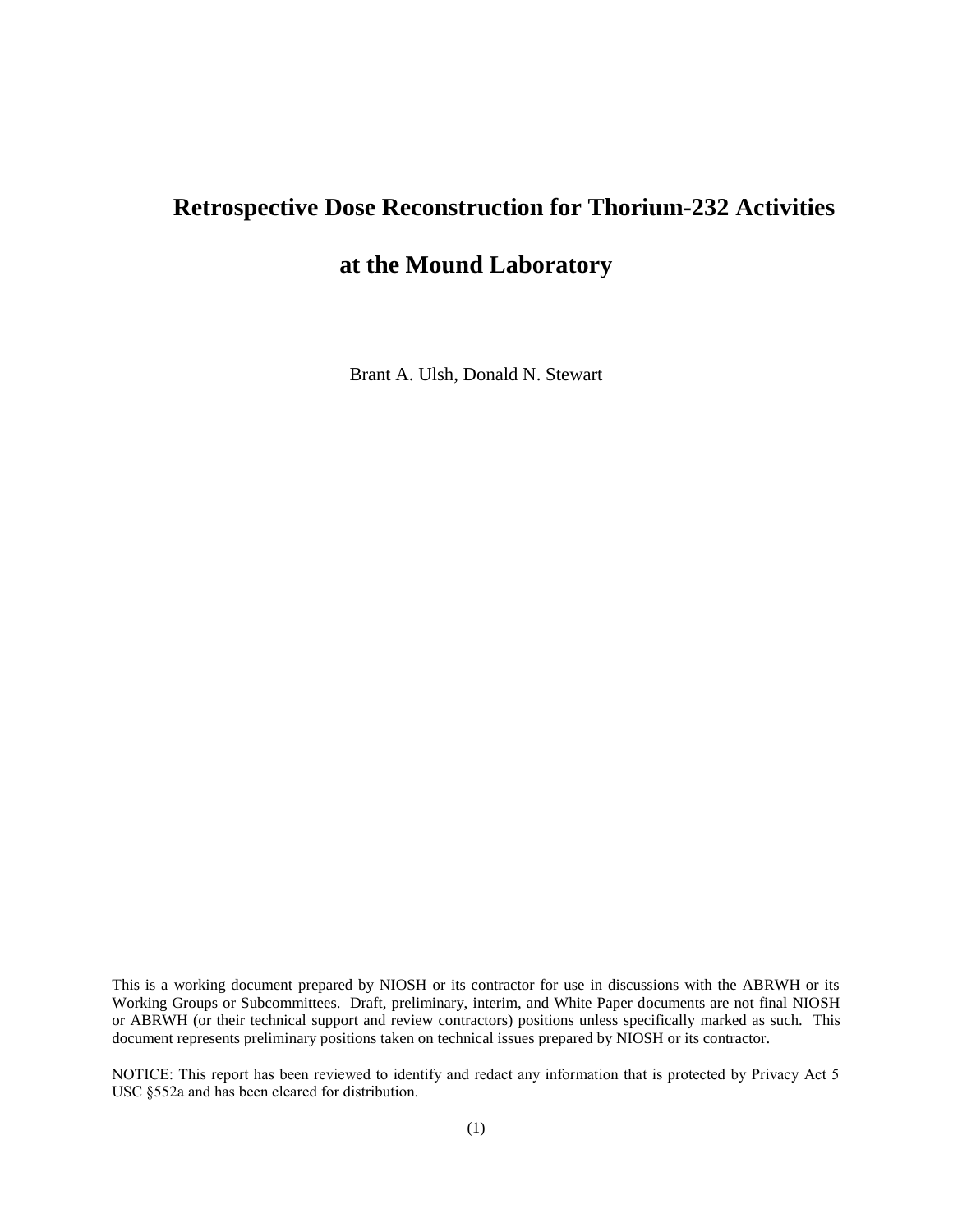*Abstract-* **The U.S. Department of Energy's (DOE) Mound Laboratory in Miamisburg (near Dayton), Ohio was a research and production facility which began operation in 1949. Major missions of the Mound Laboratory over the years included the manufacture of Po-Be neutron sources, and Pu-238 radioisotopic thermoelectric generators for the space program. In addition, in anticipation of a major thorium-232 refining project, Mound received 1.44 x 10<sup>6</sup> kg of hydroxide and oxalate sludge containing 3.1 x 10<sup>5</sup> kg of thorium-232 in 1954. Estimating potential doses from thorium has proven challenging for other DOE sites due to the early historical difficulty in detecting this radionuclide through bioassay methods and the relatively high internal dose (primarily from thorium-232 daughters) delivered per unit intake. This paper reports the results of an investigation of the uses of thorium-232 at Mound Laboratory and provides internal thorium-232 (and daughters) dose reconstructions for 20 workers involved in these activities. During this investigation, we reviewed unclassified reports, monthly progress reports from various Mound staff, and conducted interviews with former Mound workers. The thorium operations at Mound involved significant quantities of thorium-bearing material, but were limited in scope, and well-monitored and documented. The population of Mound workers potentially exposed to thorium-232 was much smaller than the populations potentially exposed to plutonium-238 and polonium-210, but the internal organ-specific doses for these 20 workers from all three radionuclides were of similar magnitude.**

This is a working document prepared by NIOSH or its contractor for use in discussions with the ABRWH or its Working Groups or Subcommittees. Draft, preliminary, interim, and White Paper documents are not final NIOSH or ABRWH (or their technical support and review contractors) positions unless specifically marked as such. This document represents preliminary positions taken on technical issues prepared by NIOSH or its contractor.

NOTICE: This report has been reviewed to identify and redact any information that is protected by Privacy Act 5 USC §552a and has been cleared for distribution.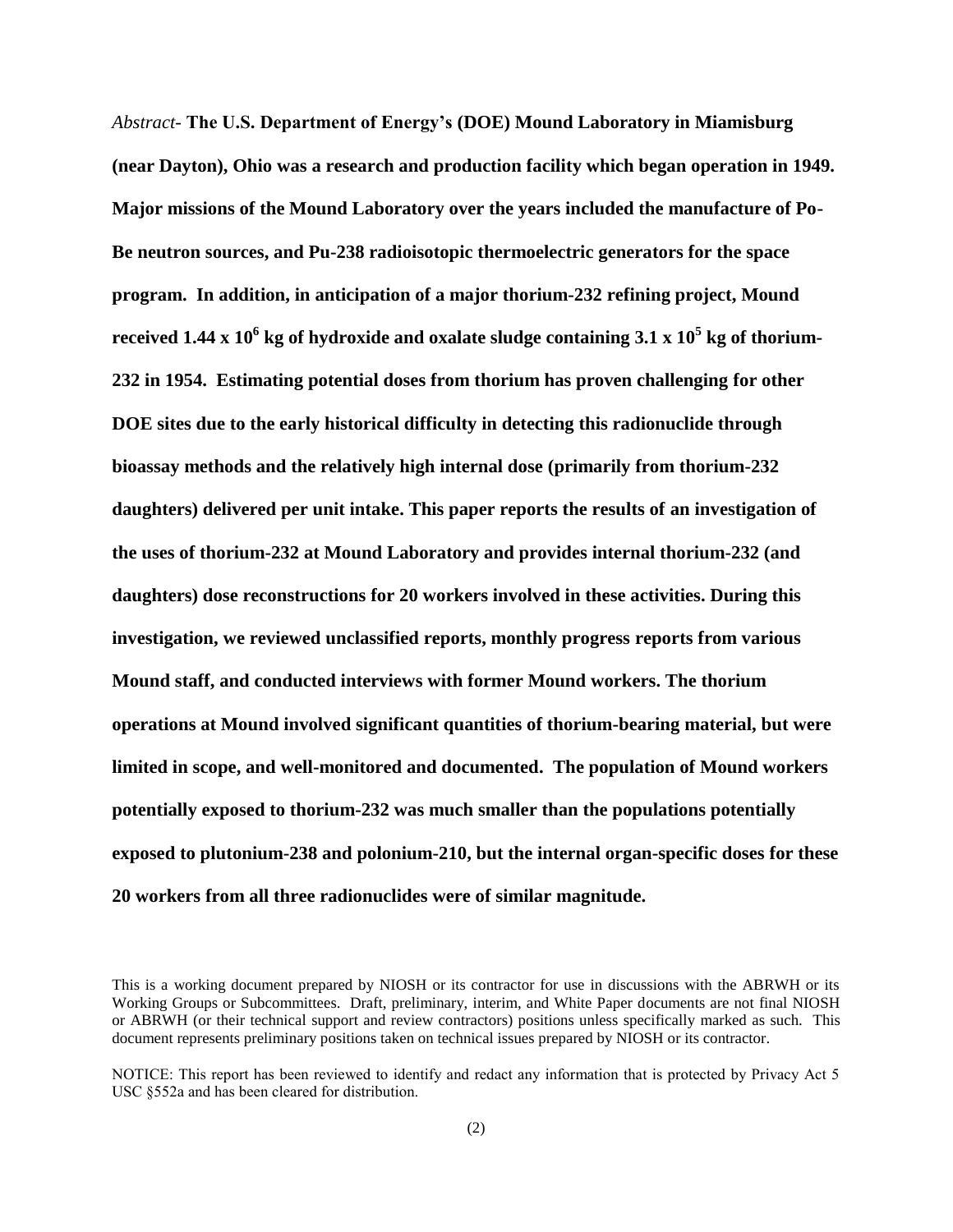## **INTRODUCTION**

Mound Laboratory, located in Miamisburg, Ohio (near Dayton) was one of the U.S. Atomic Energy Commission's (now Department of Energy) early research and production facilities. Mound was preceded by the Monsanto Chemical Company's Dayton Laboratory, Units I-IV, which operated from 1943 through 1949. The primary mission of the Dayton Laboratory was to extract  $^{210}$ Po from irradiated Bi, and to fabricate parts for the nuclear weapons program. This work was relocated to the Mound Laboratory (originally known as Unit V of the Dayton Laboratory) in 1949 [\(Vollmer 2009\)](#page-31-0). Over the next five decades, the work conducted at Mound expanded to include the manufacture of radioisotopic thermoelectric generators (RTGs) for the space program, and the manufacture of radioactive and explosive components for the nuclear weapons program. The main radionuclides of interest (*i.e.* those with the most exposure potential for workers) at Mound were  $^{210}$ Po and  $^{238}$ Pu, but there were also significant quantities of tritium and thorium, and smaller quantities of several other radionuclides [\(King 2000\)](#page-27-0).

The United States Atomic Energy Commission (USAEC) had an interest in the thorium fuel cycle as early as 1954 (USAEC [1954,](#page-25-0) [Timma 1954\)](#page-31-1), and there is continuing interest in in thorium-fueled reactors, especially in countries with abundant thorium resources [\(IAEA 2000,](#page-24-0) [IAEA 2005\)](#page-24-1). In 1954, Mound was authorized to construct and operate a refinery to extract  $^{232}$ Th from monazite sludges in support of the breeder reactor program. Thorium has long been recognized as presenting a potential radiation exposure hazard [\(Albert et al. 1955,](#page-24-2) [Chapman](#page-25-1)  [1960,](#page-25-1) [Lowery 1960,](#page-27-1) [West 1962,](#page-32-0) [Albert 1966\)](#page-24-3). Estimating potential doses from thorium has

This is a working document prepared by NIOSH or its contractor for use in discussions with the ABRWH or its Working Groups or Subcommittees. Draft, preliminary, interim, and White Paper documents are not final NIOSH or ABRWH (or their technical support and review contractors) positions unless specifically marked as such. This document represents preliminary positions taken on technical issues prepared by NIOSH or its contractor.

NOTICE: This report has been reviewed to identify and redact any information that is protected by Privacy Act 5 USC §552a and has been cleared for distribution.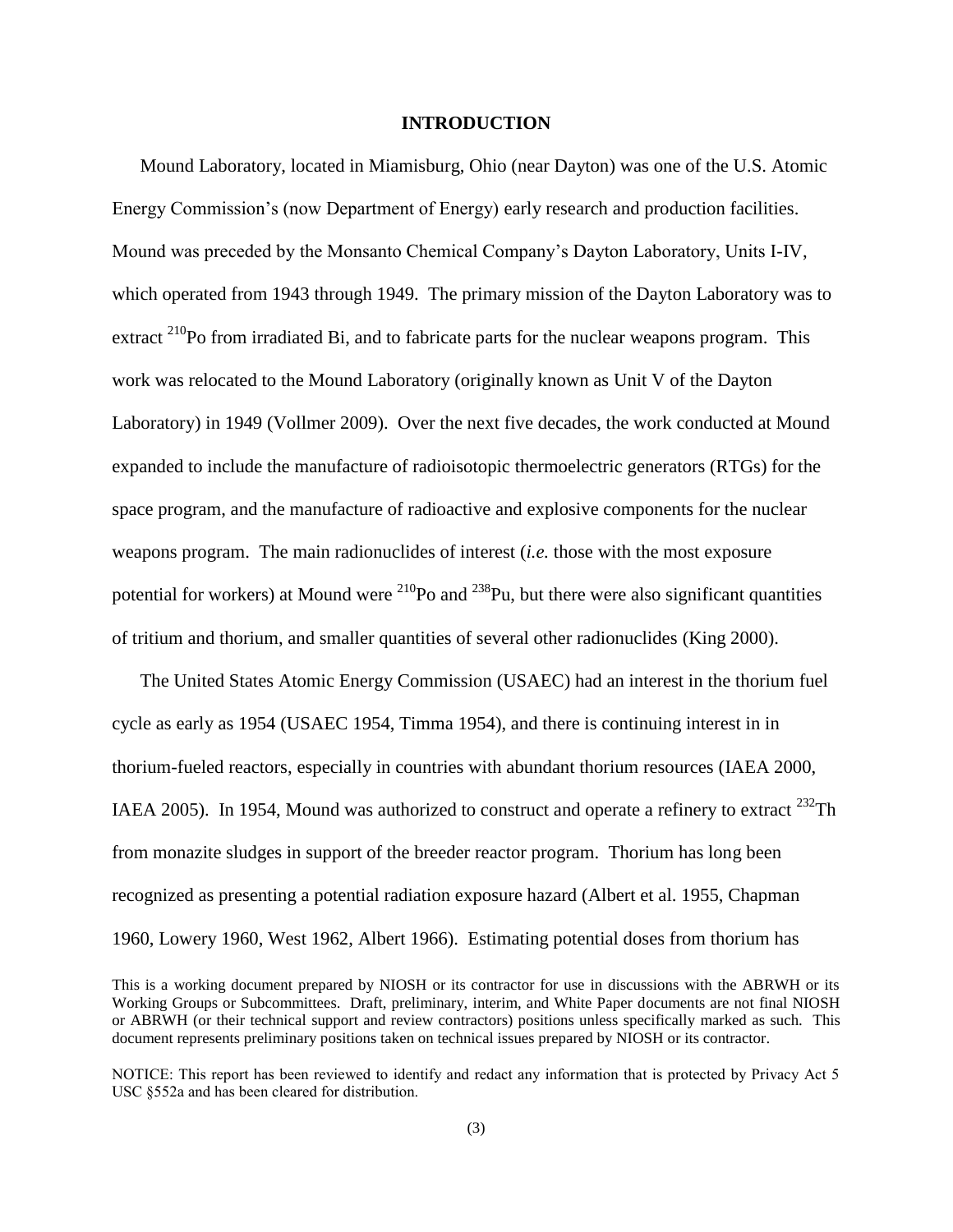proven challenging for other facilities handling thorium [\(Hewson and Fardy 1993,](#page-25-2) [Juliao et al.](#page-27-2)  [1994,](#page-27-2) [Ulsh et al. 2008\)](#page-31-2) due to the historical difficulty in detecting this radionuclide through bioassay methods [\(Welford et al. 1958,](#page-32-1) [Bazzano and Ghersini 1967,](#page-24-4) [Picer and Strohal 1968,](#page-29-0) [Twitty and Boback 1970,](#page-31-3) [Hewson and Fardy 1993,](#page-25-2) [Juliao et al. 1994,](#page-26-0) [Juliao et al. 1994,](#page-27-2) [Stradling et al. 2001,](#page-31-4) [Hodgson et al. 2003\)](#page-26-1) and the relatively high internal dose (especially to the bone, primarily from thorium-232 daughters) delivered per unit intake [\(ICRP 1995\)](#page-30-0). In the human body, inhaled thorium compounds tend to concentrate in the lung, lymph nodes, and skeleton [\(Clifton et al. 1971,](#page-25-3) [Mausner 1982,](#page-27-3) [Ibrahim et al. 1983,](#page-26-2) Singh [et al. 1987,](#page-30-1) [Harley and](#page-25-4)  [Fisenne 1990,](#page-25-4) [Singh 1990,](#page-30-2) [Leggett 1997,](#page-27-4) [Stehney 1999,](#page-30-3) [Stehney and Lucas 2000,](#page-31-5) [Iyengar et al.](#page-26-3)  [2004,](#page-26-3) [Jaiswal et al. 2004\)](#page-26-4). Studies of the effects of thorium exposure on monazite workers [\(Clifton et al. 1971,](#page-25-3) [Costa-Ribeiro et al. 1975,](#page-25-5) [Stehney et al. 1980,](#page-31-6) [Polednak et al. 1983,](#page-30-4) [Hewson](#page-25-2)  [and Fardy 1993,](#page-25-2) [Juliao et al. 1994,](#page-27-2) [da Cunha et al. 2002\)](#page-25-6), miners [\(da Cunha et al. 1998,](#page-25-7) [Lipsztein](#page-27-5)  [et al. 2001\)](#page-27-5), and on experimental animals [\(Tandon et al. 1977\)](#page-31-7) have been conducted. In addition, health studies of Mound workers have also been conducted [\(Wiggs et al. 1991,](#page-32-2) [Wiggs et al.](#page-32-3)  [1991\)](#page-32-3), though these studies did not evaluate doses which might have occurred due to exposure to  $^{232}$ Th, and an extensive dose-reconstruction effort for Mound workers has also been performed [\(MJW 2002\)](#page-29-1).

A key purpose of this paper is to consolidate all of the information currently available on the use of  $^{232}$ Th at Mound, and to provide some perspective on the dosimetric significance of activities with thorium at Mound relative to the main radionuclides of interest  $(^{238}Pu$  and  $^{210}Po$ ).

This is a working document prepared by NIOSH or its contractor for use in discussions with the ABRWH or its Working Groups or Subcommittees. Draft, preliminary, interim, and White Paper documents are not final NIOSH or ABRWH (or their technical support and review contractors) positions unless specifically marked as such. This document represents preliminary positions taken on technical issues prepared by NIOSH or its contractor.

NOTICE: This report has been reviewed to identify and redact any information that is protected by Privacy Act 5 USC §552a and has been cleared for distribution.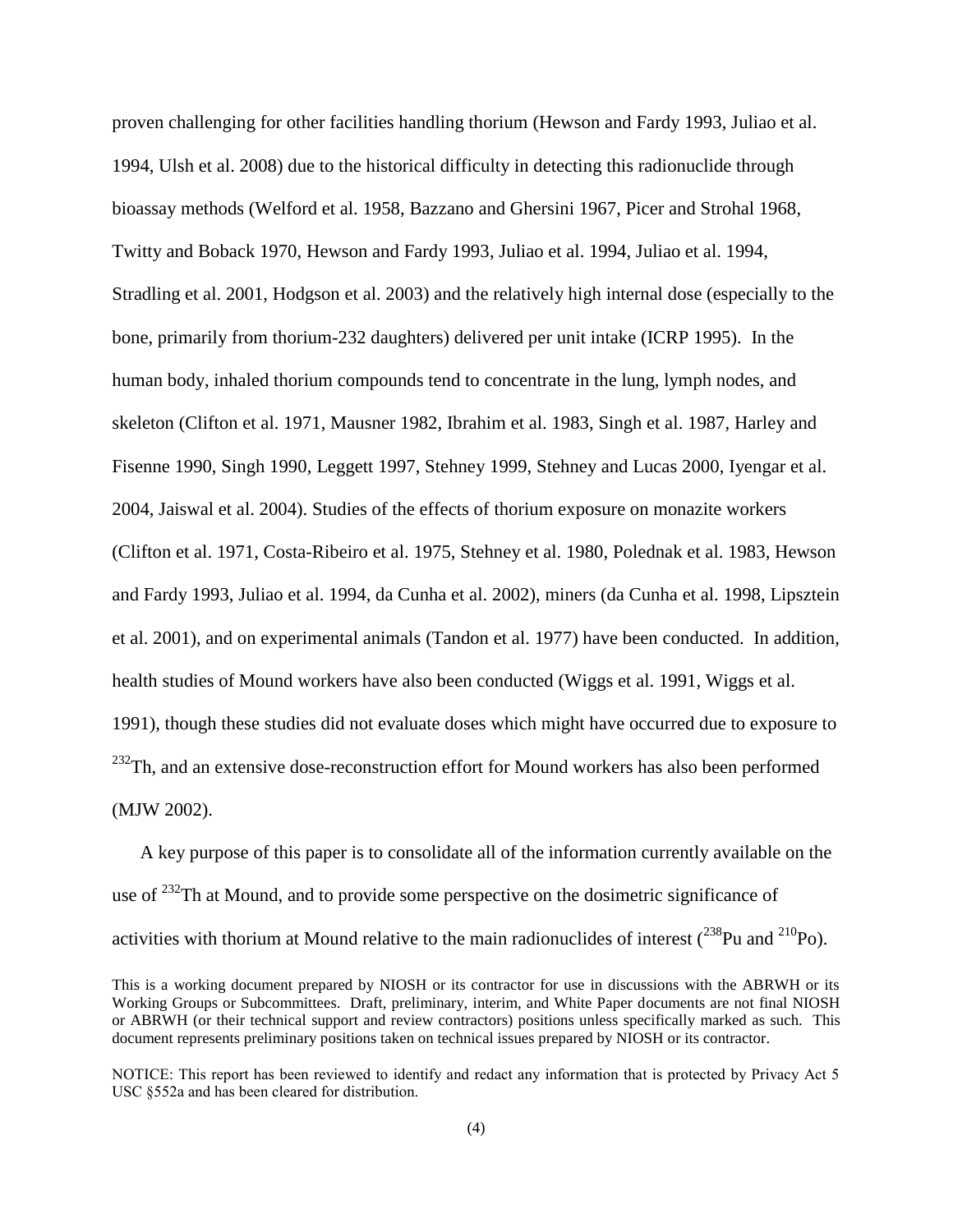Information examined in this report includes reference documents and progress reports from several departments at Mound. Interviews with former workers with knowledge of <sup>232</sup>Th activities at Mound also provided invaluable insights and a level of detail not available from written documentation. This report presents internal dose estimates for twenty workers involved in the  $^{232}$ Th operations conducted at Mound who were monitored for potential intakes of  $^{232}$ Th.

# **<sup>232</sup>Th AT MOUND**

Significant events in Mound's activities with  $^{232}$ Th are presented in Table 1, beginning with a preliminary proposal for a thorium refinery prepared in 1954 [\(Anonymous 1954\)](#page-24-5). Mound was authorized to construct the refinery on March 11, 1955 [\(Wende 1955\)](#page-32-4). The refinery was anticipated to process approximately 128 kilograms of thorium per hour [\(Huddleston 1955\)](#page-26-5). In anticipation of this project, Mound received a large quantity of thorium sludges (approximately 6,000 55-gallon drums) from United Lead Company of Middlesex, NJ between December 10-27, 1954 (Meyer 1955, Meyer 1979)(Table 2). This material came to Mound via rail in 64 box cars. However, doubts about the entire breeder reactor program were being expressed in private by the USAEC as early as April, 1955 [\(McCarthy 1955\)](#page-27-6) and the Mound refinery project was cancelled on May 6, 1955 [\(Meyer 1955\)](#page-28-0).

This is a working document prepared by NIOSH or its contractor for use in discussions with the ABRWH or its Working Groups or Subcommittees. Draft, preliminary, interim, and White Paper documents are not final NIOSH or ABRWH (or their technical support and review contractors) positions unless specifically marked as such. This document represents preliminary positions taken on technical issues prepared by NIOSH or its contractor. This left Mound with the task of dispositioning the thorium residues. Upon arrival at Mound, the drums were briefly stored in a warehouse and a garage, however increases in shortlived particulate daughter products were observed (Table 3). This prompted the decision to move the drums to an unfrequented warehouse. Eventually, with the exception of 650 drums

NOTICE: This report has been reviewed to identify and redact any information that is protected by Privacy Act 5 USC §552a and has been cleared for distribution.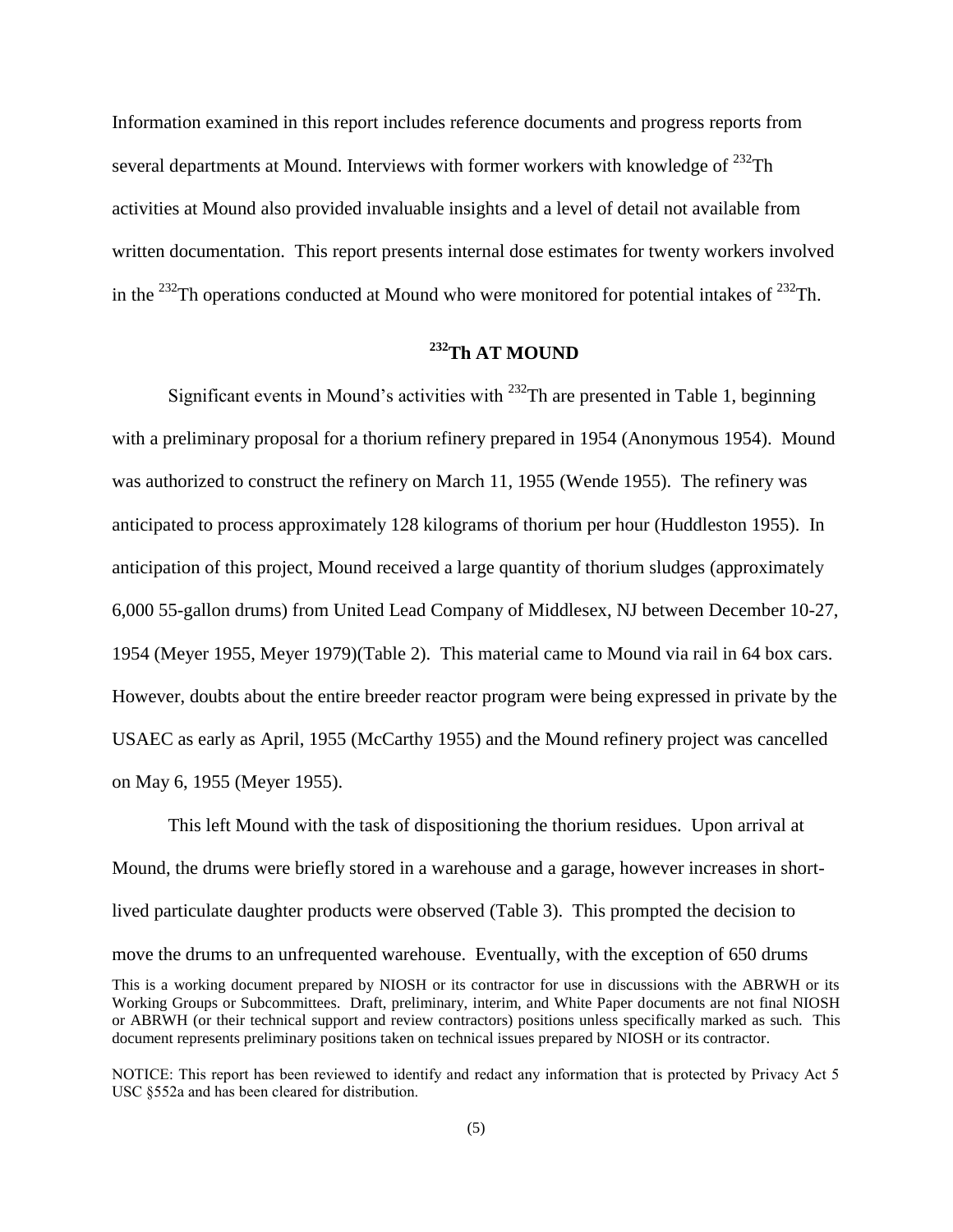that had to be protected from the weather, which were briefly stored in a Quonset hut (Bradley 1954), most of the drums were stored in an open field in the southern part of the plant site, (Meyer 1979). Due to the exposed storage conditions and the corrosive nature of the sludges, drum deterioration and failure were a recurring problem over the next 12 years and required redrumming the entire lot three times. The redrumming efforts were conducted in the outside storage areas during summer months, and this resulted contamination of the storage fields.

A two-bay storage basin, known as Building 21, was completed in 1966 and the drums were emptied into this basin. The oxalate sludges  $(2.23 \times 10^5 \text{ kg})$  occupied a smaller bay comprising about 25% of the storage basin, and hydroxide sludges  $(1.2 \times 10^6 \text{ kg})$  occupied the larger bay comprising about 75% of basin (Table 2).

The thorium residues were sold to General Atomics in 1974 and removed from the site by July 15, 1975 [\(Meyer 1979\)](#page-29-2). The final phase of the Building 21decontamination was completed in September, 1975. The completion of this effort also marked the end of the most significant exposure potential to  $^{232}$ Th at the Mound site. Only incidental exposure potential to residual contamination existed after this date.

#### **METHODS**

In addition to air monitoring for  $^{232}$ Th and for short-lived daughters, Mound conducted urinalysis to detect intakes and the dose reconstructions performed in this paper are based on urinalysis results. This study used dosimetry records obtained from the Department of Energy

This is a working document prepared by NIOSH or its contractor for use in discussions with the ABRWH or its Working Groups or Subcommittees. Draft, preliminary, interim, and White Paper documents are not final NIOSH or ABRWH (or their technical support and review contractors) positions unless specifically marked as such. This document represents preliminary positions taken on technical issues prepared by NIOSH or its contractor.

NOTICE: This report has been reviewed to identify and redact any information that is protected by Privacy Act 5 USC §552a and has been cleared for distribution.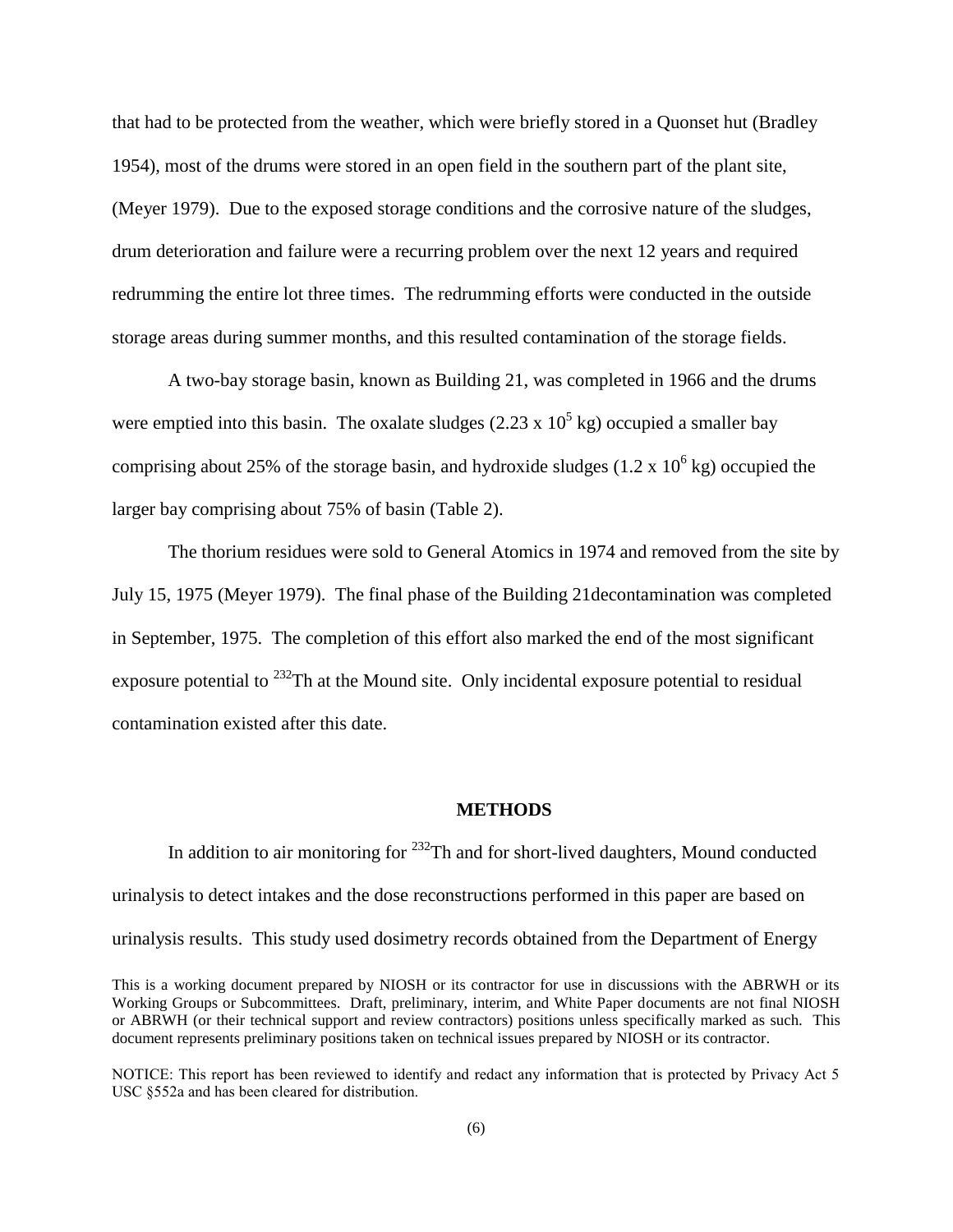(DOE) under the auspices of the Energy Employees Occupational Illness Compensation Program Act (EEOICPA) to estimate dose from intakes of thorium-232.

Urine samples from workers involved in work with  $^{232}$ Th were analyzed for Ra and Th using analysis techniques originally developed by Mound chemists in 1954 [\(Kirby and Brodbeck](#page-27-7)  [1954\)](#page-27-7). The bioassay method consisted of a gross alpha procedure, followed by specific analyses for Ra and for Th. Details of each of these three procedures (gross alpha, Ra, and Th) are recorded in the Mound bioassay procedures manual [\(Brown 1968\)](#page-25-8) and are reproduced here:

# **Gross alpha urinalysis procedure:**

- 1. Record the name, HP number, etc., of the person submitting the urine sample.
- 2. Transfer the urine specimen to a graduated 2000 ml beaker and record the volume. Occasionally the urine specimen will have a high pH due to bacterial decomposition of urea to ammonia. A high pH will cause the salts to precipitate and adhere to the sides of collection bottles. Under these circumstances, the salts in the bottles are rinsed out with 4  $M HNO<sub>3</sub>$  and added to the urine in the 2000 ml beaker.
- 3. Adjust the pH to 2 by adding concentrated  $HNO<sub>3</sub>$  (approximately 1 ml/75 ml of urine) and 3 ml of 30%  $H_2O_2$ . In cases where DTPA (diethylenetriamine-pentaacetic acid) has been administered, 8 ml of 30%  $H_2O_2$  is added to 1.5 liters of urine to destroy the DTPA complex in urine.
- 4. Add approximately 1 ml of concentrated  $H_3PO_2$  (85-87%).

This is a working document prepared by NIOSH or its contractor for use in discussions with the ABRWH or its Working Groups or Subcommittees. Draft, preliminary, interim, and White Paper documents are not final NIOSH or ABRWH (or their technical support and review contractors) positions unless specifically marked as such. This document represents preliminary positions taken on technical issues prepared by NIOSH or its contractor.

NOTICE: This report has been reviewed to identify and redact any information that is protected by Privacy Act 5 USC §552a and has been cleared for distribution.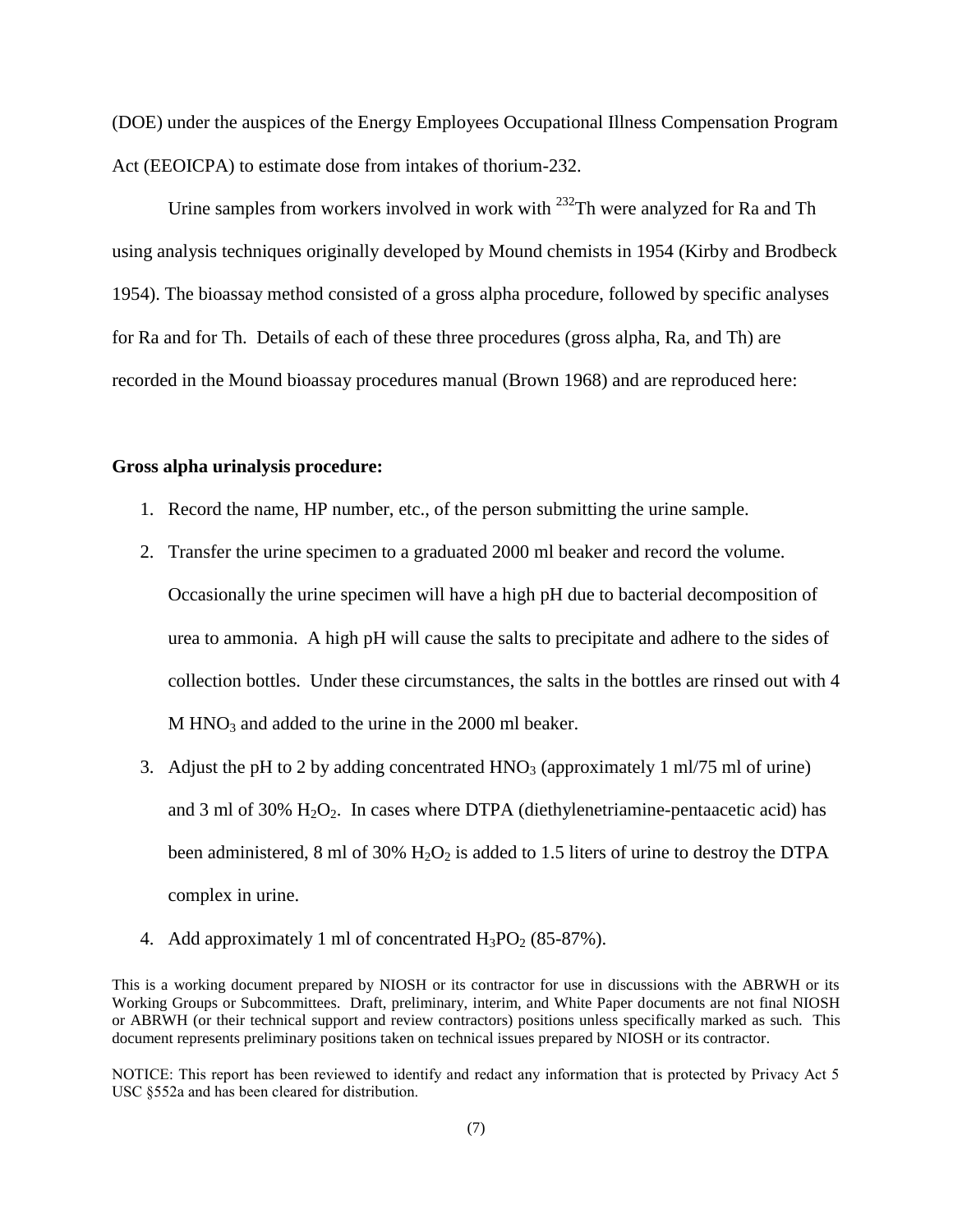- 5. Place the 2000 ml beaker and its contents on a hot plate and then heat for 30 minutes just below boiling (approximately 90C).
- 6. Re the beaker from the hot plate, add a magnetic stirring bar to the beaker, and cool for 20 minutes while stirring with the magnetic stirrer.
- 7. Precipitate the alkaline earth phosphates by bringing the pH up to 8 or 9 with concentrated NH4OH (approximately 50 ml) and continue to stir for 15 minutes. Sometimes it is necessary to add 2 ml of 0.2 M (30 mg/ml)  $Ca(NO<sub>3</sub>)<sub>2</sub>$  to urine samples that are low in natural calcium content.
- 8. Remove the magnetic stirring bar from the beaker, cover the beaker and allow the precipitate to settle for approximately 2 hours.
- 9. Carefully siphon off and discard the supernatant to within 2.5 cm of the precipitate. Quantitatively transfer the precipitate, along with the remaining supernatant, to a 250 ml centrifuge bottle. Balance the centrifuge bottles before placing them in the centrifuge.
- 10. Centrifuge the solution for 10 minutes at 1800 rpm.
- 11. Wash down the walls of the 2000 ml beaker with 20 ml of 4 M HNO<sub>3</sub>.
- 12. Carefully discard the supernatant, and dissolve the precipitate in the  $4 M HNO<sub>3</sub>$  and wasn as described in step 11.
- 13. Add 20 ml of distilled water to the centrifuge tube and reprecipitate the alkaline earths by bringing the pH up to 8-9 with 7.4 M NH4OH, while stirring with a magnetic stirrer.
- 14. Continue to stir for 10 minutes.

This is a working document prepared by NIOSH or its contractor for use in discussions with the ABRWH or its Working Groups or Subcommittees. Draft, preliminary, interim, and White Paper documents are not final NIOSH or ABRWH (or their technical support and review contractors) positions unless specifically marked as such. This document represents preliminary positions taken on technical issues prepared by NIOSH or its contractor.

NOTICE: This report has been reviewed to identify and redact any information that is protected by Privacy Act 5 USC §552a and has been cleared for distribution.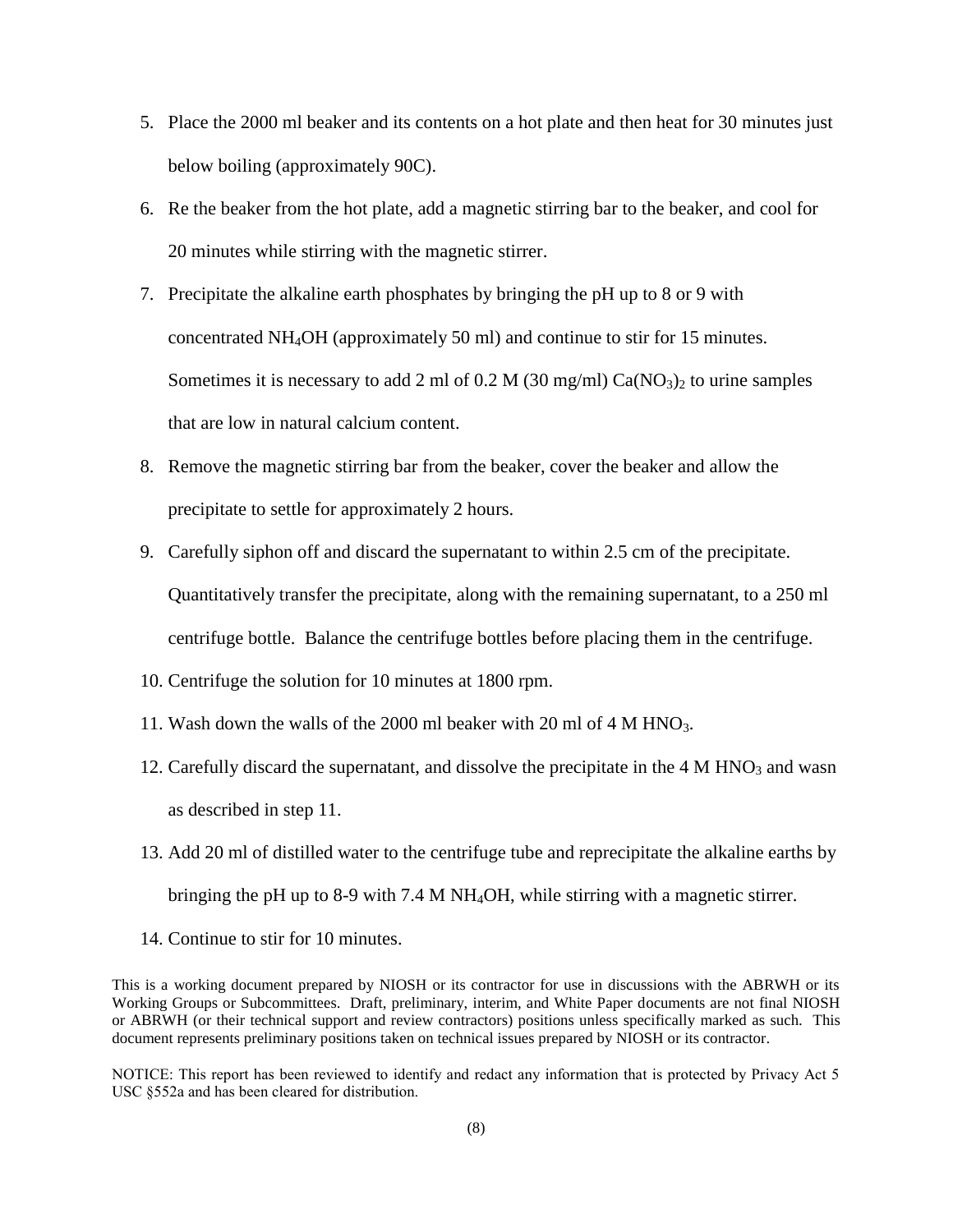- 15. Remove and rinse the stirring bar with distilled water, catching the rinse in the centrifuge tube.
- 16. Balance the centrifuge tubes and again centrifuge the solution for 10 minutes at 1800 rpm.
- 17. Carefully discard the supernatant, and redissolve the precipitate in 15 ml of concentrated  $HNO<sub>3</sub>$ .
- 18. Pour the solution into a 100 ml beaker, wash the centrifuge tube with 10 ml of concentrated  $HNO<sub>3</sub>$ , and add this washing to the solution in the beaker.
- 19. Transfer the beaker to a hot plate, place a watch glass on the beaker, and evaporate the solution to 5-10 ml. Additional portions of concentrated HNO3 or  $H_2O_2$  may be necessary in some cases to completely remove all organic material from the samples. The solution should not be allowed to boil to dryness and bake for long periods of time.

#### **Radium urinalysis procedure:**

- 1. Initially prepare the sample in accordance with the gross alpha procedure described above and continue with the sample in the following manner.
- 2. To the precipitate, add 25 m1 of concentrated  $HNO<sub>3</sub>$ . Stir the precipitate until it is dissolved.
- 3. Transfer the solution to a 100 ml beaker; add to the solution in the beaker 1 ml of

 $Ba(NO_3)_2$  (10 mg/ml) and 1 ml of  $Pb(NO_3)_2$  (10 mg/ml).

This is a working document prepared by NIOSH or its contractor for use in discussions with the ABRWH or its Working Groups or Subcommittees. Draft, preliminary, interim, and White Paper documents are not final NIOSH or ABRWH (or their technical support and review contractors) positions unless specifically marked as such. This document represents preliminary positions taken on technical issues prepared by NIOSH or its contractor.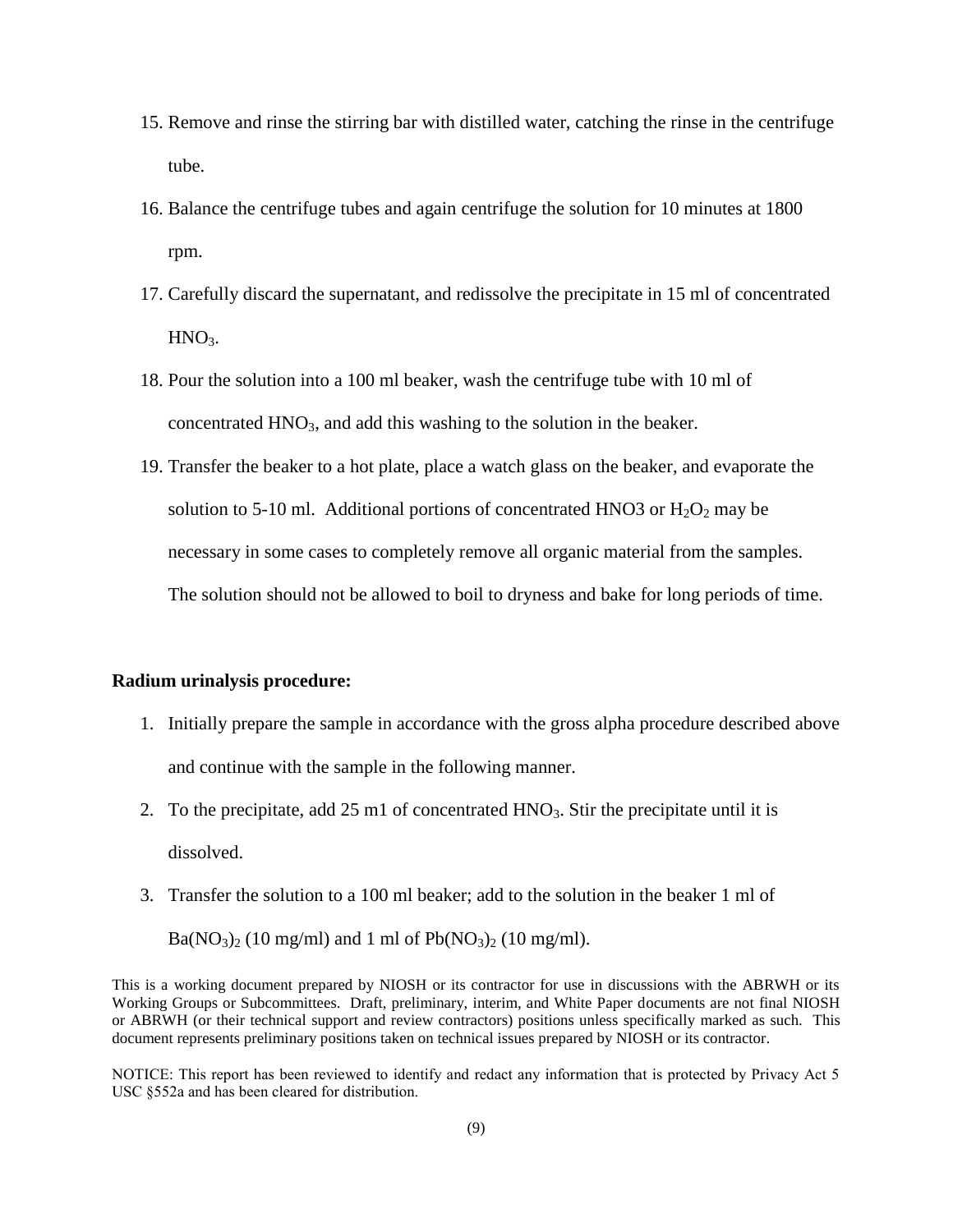- 4. Cover the beaker with a ridged watch glass and evaporate the solution on a hot plate.
- 5. When the evaporation has caused the solution to reach the desired volume, usually 3 to 5 ml in volume, add 10 ml of concentrated  $HNO<sub>3</sub>$  and repeat the evaporation.
- 6. When the solution has again reached the desired volume, remove the beaker from the hot plate and allow it to cool to room temperature. (However, if the solution is accidentally evaporated to dryness, add 5 ml concentrated  $HNO<sub>3</sub>$  and repeat the evaporation.)
- 7. When the solution has cooled to room temperature add  $3 \text{ ml}$  of red fuming  $HNO<sub>3</sub>$ . Stir slowly with a small glass rod until the evolution of gas has stopped. Place the solution in an ice bath for 15 minutes, stirring occasionally.

NOTE: Do not add any water to the sample during preparation in the following steps 8-14.

- 8. Transfer the slurry to a cooled 50 ml graduated centrifuge tube. Wash the beaker twice with portions of concentrated  $HNO<sub>3</sub>$  adding the washes to the 50 ml centrifuge tube containing the slurry.
- 9. Crystals clinging to the sides of the tube should be washed down with a few drops of concentrated  $HNO<sub>3</sub>$ .
- 10. Place the centrifuge tube and its' trunnion cup in the ice bath for 5 minutes. Record the time at the end of the cooling period.
- 11. Balance the samples with concentrated  $HNO<sub>3</sub>$  and centrifuge for 5 minutes.

This is a working document prepared by NIOSH or its contractor for use in discussions with the ABRWH or its Working Groups or Subcommittees. Draft, preliminary, interim, and White Paper documents are not final NIOSH or ABRWH (or their technical support and review contractors) positions unless specifically marked as such. This document represents preliminary positions taken on technical issues prepared by NIOSH or its contractor.

NOTICE: This report has been reviewed to identify and redact any information that is protected by Privacy Act 5 USC §552a and has been cleared for distribution.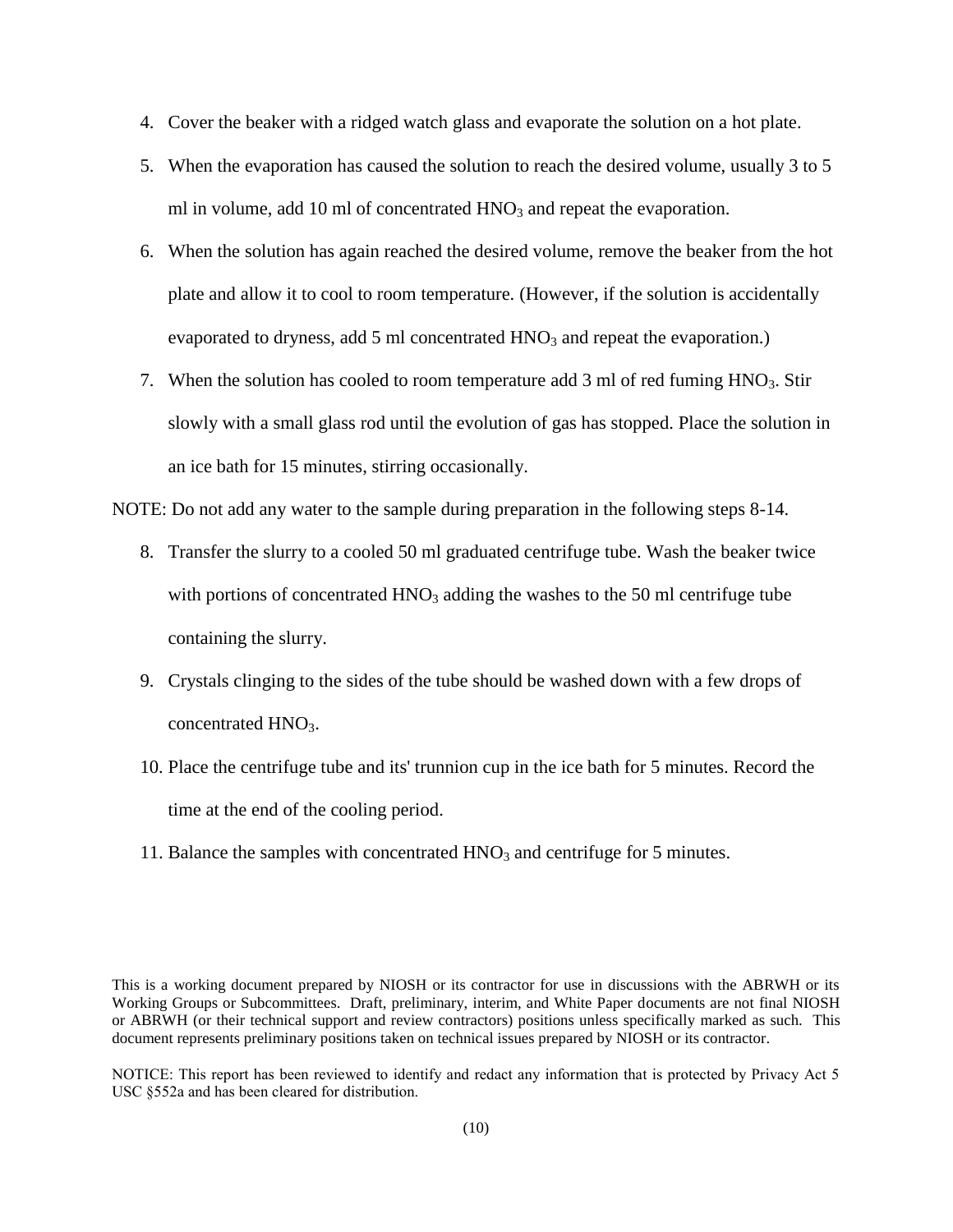- 12. Decant the supernatant to a 50 ml centrifuge tube. Rinse the sides of the 100 ml beaker 4 times with 1 ml portions of concentrated  $HNO<sub>3</sub>$ . Transfer the washes to the centrifuge tube containing the precipitate.
- 13. Stir the slurry in the centrifuge tube until the precipitate is completely broken up. Touch off but do not wash the stirring rod. Rinse the precipitate down the sides of the centrifuge tube with a few drops of concentrated  $HNO<sub>3</sub>$  and centrifuge.
- 14. Combine the wash solution with the supernatant in a 50 ml centrifuge tube and save.
- 15. Wash the 100 ml beaker several times with small portions of distilled water and add the washes to the precipitate in the centrifuge tube. Final volume in the centrifuge tube should not exceed 20 ml.
- 16. Transfer the combined wash and the supernatant to a 100 ml beaker and evaporate to a low volume (3 to 5 ml).
- 17. With the stirring rod used in the stirring of the Ba-Pb nitrate precipitate (step 13 of the radium procedure) stir until the precipitate in the centrifuge tube is completely dissolved. Add to the solution 1 drop of concentrated phosphoric acid (85 to 87%), 1 drop of methyl orange indicator, and 1 mg of  $Ce(NO<sub>3</sub>)<sub>2</sub>$ . Add dropwise concentrated NH<sub>4</sub>OH until the color change indicates a pH of 4.0 - 5.0. If necessary, adjust the pH by addition of 1 M  $HNO<sub>3</sub>$  or 1 M NH<sub>4</sub>OH.
- 18. Stir the precipitate for 5 minutes and centrifuge for 5 minutes. Decant the supernatant into a third centrifuge tube.

This is a working document prepared by NIOSH or its contractor for use in discussions with the ABRWH or its Working Groups or Subcommittees. Draft, preliminary, interim, and White Paper documents are not final NIOSH or ABRWH (or their technical support and review contractors) positions unless specifically marked as such. This document represents preliminary positions taken on technical issues prepared by NIOSH or its contractor.

NOTICE: This report has been reviewed to identify and redact any information that is protected by Privacy Act 5 USC §552a and has been cleared for distribution.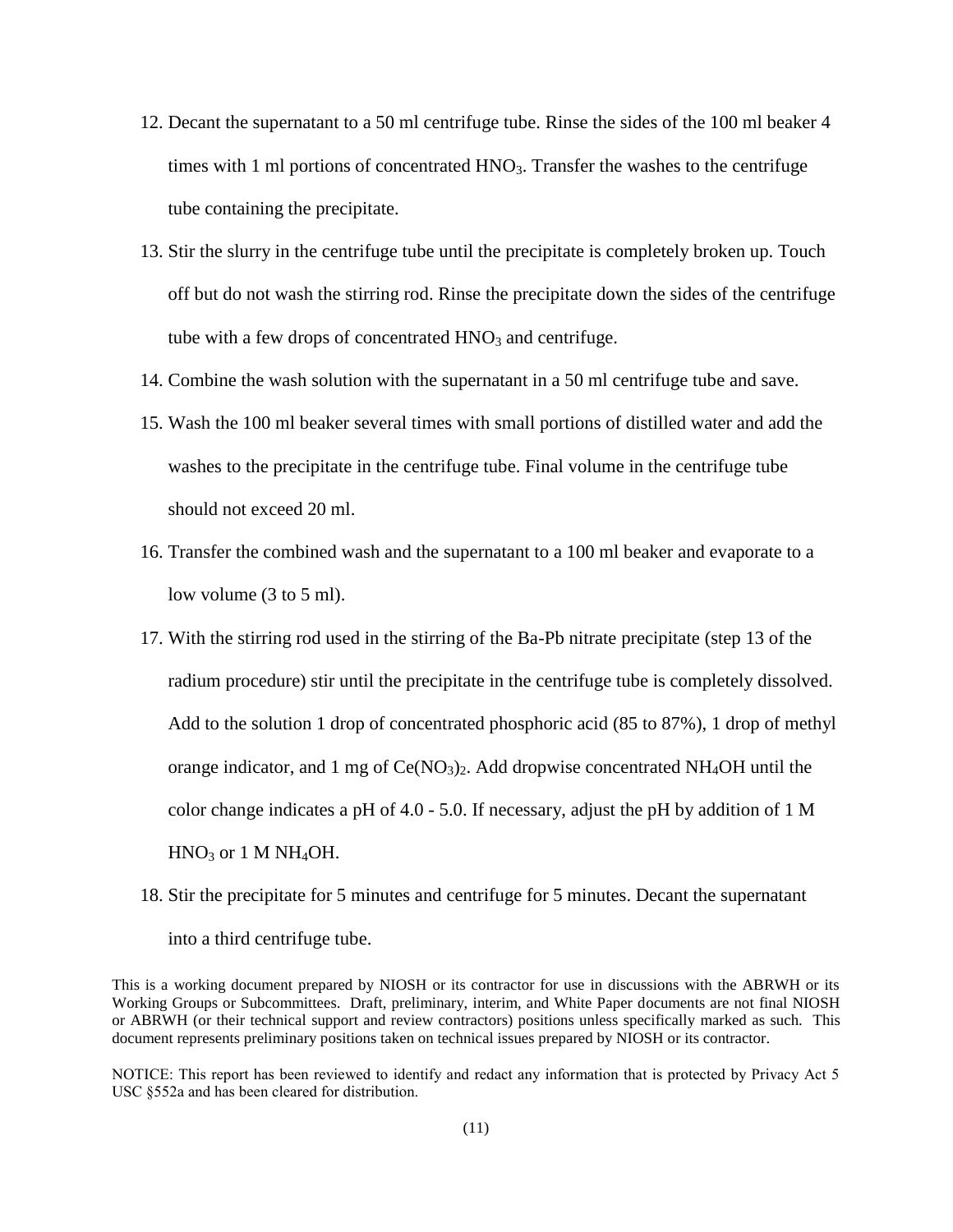- 19. Add to the precipitate 10 ml of 1 percent solution of  $NH<sub>4</sub>H<sub>2</sub>PO<sub>4</sub>$ . (ammonium dihydrogen phosphate) and stir for 5 minutes or until the precipitate is completely broken up.
- 20. Rinse the glass stirring rod and the sides of the centrifuge tube with a small amount of distilled water. Centrifuge for 5 minutes and add the wash to the third centrifuge tube. Discard the precipitate.
- 21. Add 3 drops of concentrated  $H_2SO_4$  to the combined wash and supernatant and stir for 15 minutes. Centrifuge for 5 minutes and discard the supernatant.
- 22. Add to the precipitate 10 ml of distilled water and stir the slurry 5 minutes. Centrifuge and discard the wash.
- 23. Transfer the precipitate to a counting disc in  $1 \text{ M HNO}_3$ . Evaporate the liquid under an infrared lamp. When the sample on the disc is dry, hold in the flame of a Meeker Burner and ignite the sample disc to a dull red heat for about 15 seconds. Note the ignition (flame time) and allow the sample to cool to room temperature.

# **Thorium urinalysis prodedure:**

- 1. Transfer the combined wash and supernatant to the 100 ml beaker and evaporate to a low volume (3 to 5 ml).
- 2. After the mixture has reached a low volume, remove from the hot plate and allow to cool. Then add 5 ml of distilled water to the 100 ml beaker and swirl. When the solution is well mixed, transfer to a 50 ml centrifuge tube containing 1 ml of  $Ce(NO<sub>3</sub>)<sub>2</sub>$  (1 mg/ml). Rinse

This is a working document prepared by NIOSH or its contractor for use in discussions with the ABRWH or its Working Groups or Subcommittees. Draft, preliminary, interim, and White Paper documents are not final NIOSH or ABRWH (or their technical support and review contractors) positions unless specifically marked as such. This document represents preliminary positions taken on technical issues prepared by NIOSH or its contractor.

NOTICE: This report has been reviewed to identify and redact any information that is protected by Privacy Act 5 USC §552a and has been cleared for distribution.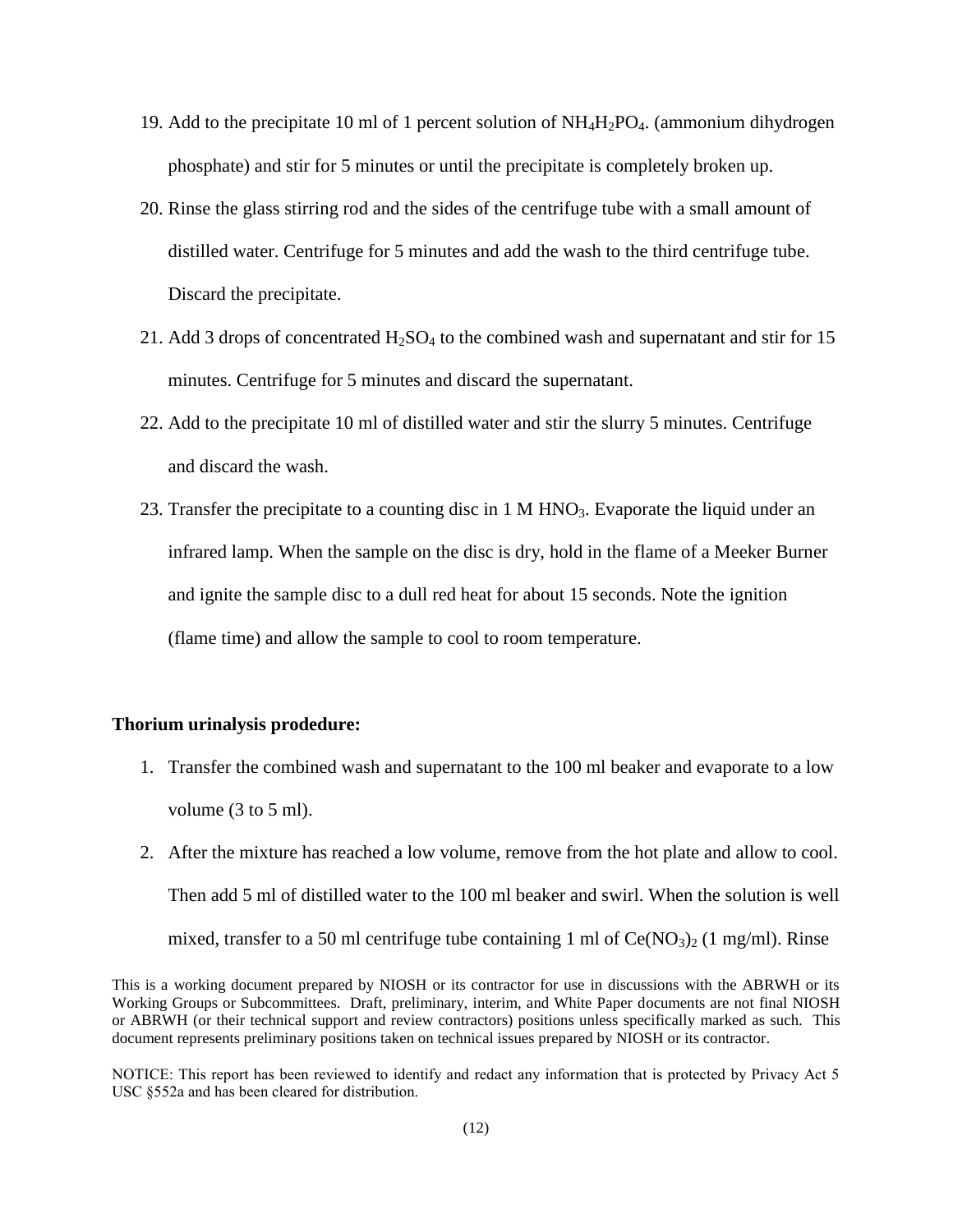the beaker with two 10 ml portions of distilled water and add to the centrifuge tube. The total volume should not exceed 30 ml.

- 3. Quantitatively transfer the solution in the beaker to the 40 ml centrifuge tube, using water to wash the beaker.
- 4. Add 1 ml of radiochemically pure cerium nitrate "carrier" (2 mg/ml) and 2 to 3 drops of methyl orange indicator to the 40 ml centrifuge tube.
- 5. Stir for 15 minutes.
- 6. Centrifuge for 5 minutes and discard the supernatant.
- 7. Cover the precipitate with 10 ml of 1 percent solution of  $NH_4H_2PO_4$  and stir until the slurry is homogeneous. Centrifuge the precipitate and discard the wash.
- 8. Mount the precipitate of cerium phosphate as a slurry in distilled water. Count the ignited sample in a low background alpha counter, noting the ignition or flame time.

Urinalysis results for the twenty workers included in this study were prepared in accordance with the procedures described above. These results were entered into the CADW tool [\(LaBone 2008\)](#page-27-8) to calculate intakes and organ-specific doses for the lung, bone, and prostate. This tool uses the DCAL software, which uses current ICRP models [\(ICRP 1994,](#page-26-6) [ICRP 1995,](#page-30-0) [ICRP 1995\)](#page-30-5) to calculate annual organ-specific doses. For the dose reconstructions conducted in this study, potential exposure scenarios were typically based on overestimating assumptions in the absence of specific information, and for many a chronic intake was assumed to take place during the

This is a working document prepared by NIOSH or its contractor for use in discussions with the ABRWH or its Working Groups or Subcommittees. Draft, preliminary, interim, and White Paper documents are not final NIOSH or ABRWH (or their technical support and review contractors) positions unless specifically marked as such. This document represents preliminary positions taken on technical issues prepared by NIOSH or its contractor.

NOTICE: This report has been reviewed to identify and redact any information that is protected by Privacy Act 5 USC §552a and has been cleared for distribution.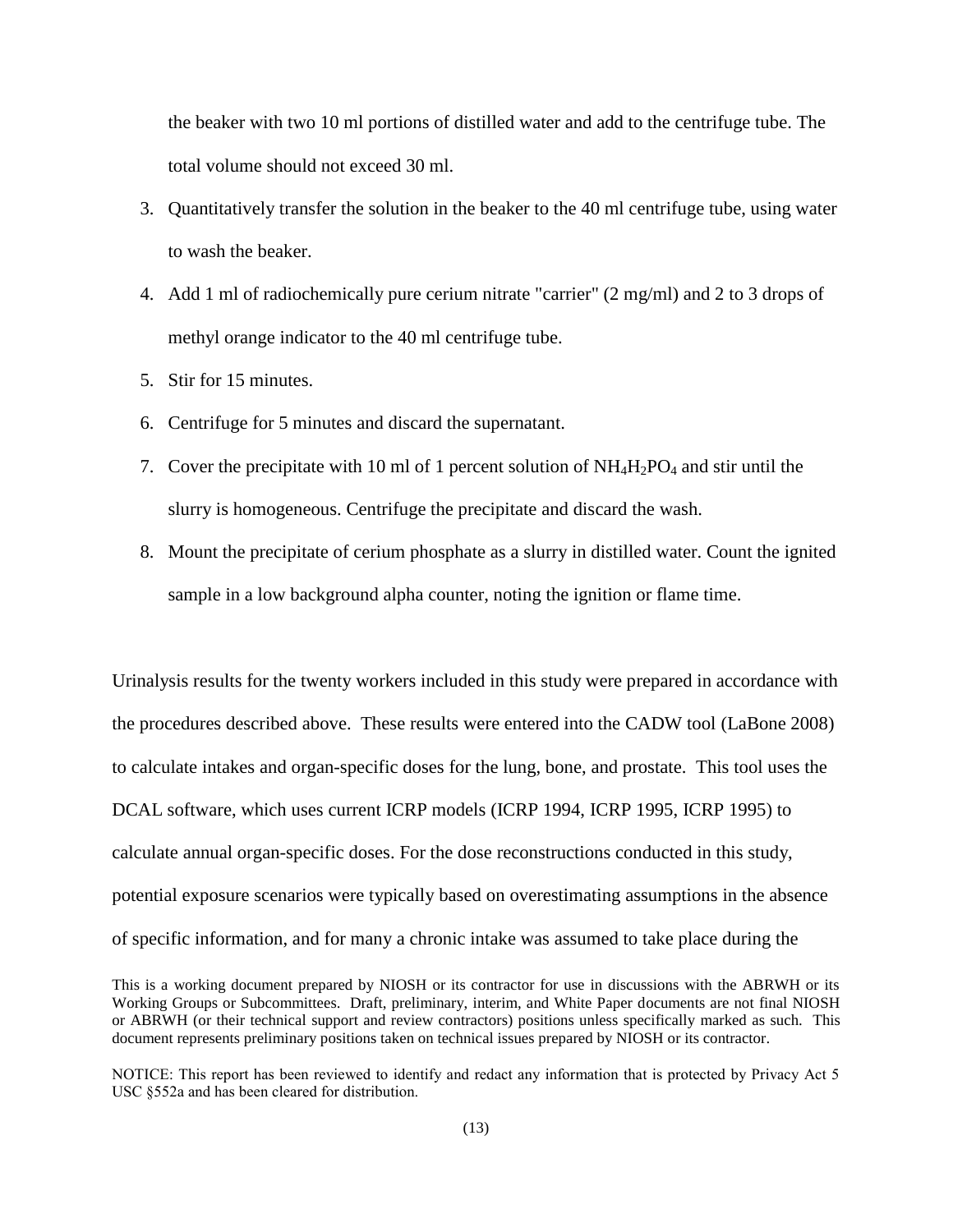calendar quarter prior to the first bioassay sample since information was not sufficient to precisely determine intake dates.

All of the workers included in this study have developed cancer and have filed a claim for compensation under EEOICPA. The organ doses reported in this study were calculated to between the assumed date of first exposure and the date of cancer diagnosis. The lung and bone tend to concentrate inhaled thorium-bearing material, and the doses for the lung and bone tend to be high relative to other organs in the body. Lung and bone doses were calculated directly. Doses were also calculated for the prostate, which is not an organ where thorium is known to accumulate in the body, to present the lower range of organ doses expected. The organ/tissue associated with the prostate is not included in the ICRP modeling of internal doses; so the largest dose to an exposed organ that is not described by the ICRP metabolic models was assigned as the appropriate internal surrogate organ [\(Siebert 2011\)](#page-30-6). The ICRP 66 lung model with default aerosol characteristics [\(ICRP 1994\)](#page-26-6) was employed in conjunction with ICRP 68 [\(ICRP 1994\)](#page-26-7) metabolic models. Missed doses associated with bioassay results which were less than the minimum detectable activity (MDA) were compared to doses based on fits to positive bioassay results, as described in [\(Brackett 2007\)](#page-24-6). A quality factor of 20 was assumed for all internal doses from intakes of alpha emitters.

#### RESULTS

This is a working document prepared by NIOSH or its contractor for use in discussions with the ABRWH or its Working Groups or Subcommittees. Draft, preliminary, interim, and White Paper documents are not final NIOSH or ABRWH (or their technical support and review contractors) positions unless specifically marked as such. This document represents preliminary positions taken on technical issues prepared by NIOSH or its contractor.

NOTICE: This report has been reviewed to identify and redact any information that is protected by Privacy Act 5 USC §552a and has been cleared for distribution.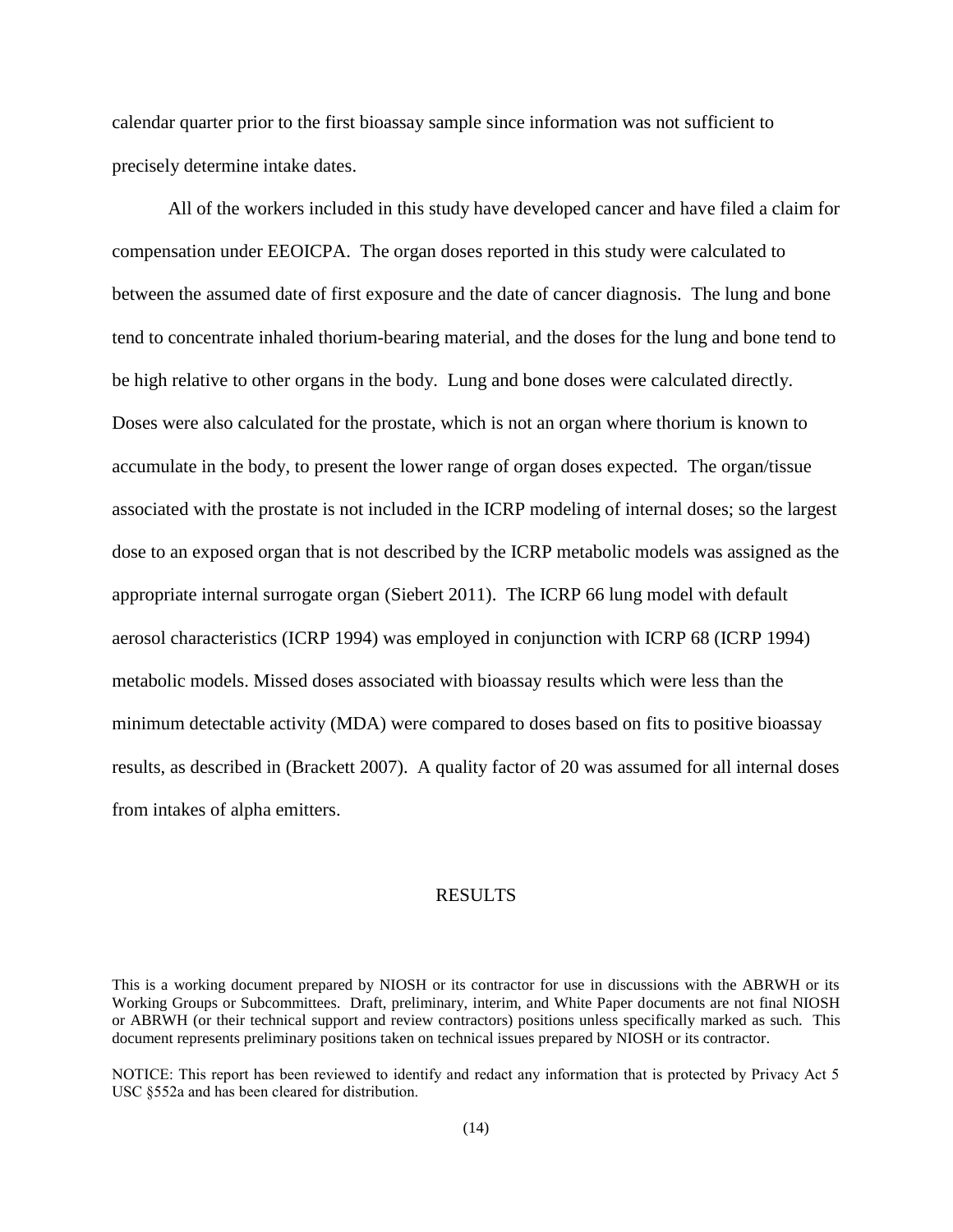The calculated total lung, bone, and prostate doses from  $232$ Th for the twenty workers included in this study are reported in Table 4. For comparison, organ doses from  $^{238}$ Pu and from  $^{210}$ Po, based on the workers' urinalysis data for those nuclides, are also provided. The average length of employment at Mound Laboratory for these workers was 24 years (range: 6-45 years). The average lung dose among these workers was 179.9 cSv from  $^{232}$ Th (range: 3.2-590.1 cSv), 84.6 cSv from <sup>238</sup>Pu (range: 3.0-618.8 cSv), and 250.5 cSv from <sup>210</sup>Po (range: 2.1-833.4 cSv). The average bone dose was 73.3 cSv from  $^{232}$ Th (range: 0.6-277.7 cSv), 111.1 cSv from  $^{238}$ Pu (range: 1.5-543.0 cSv), and 7.5 cSv from  $^{210}Po$  (range: 0.3-24.8 cSv). As expected, the prostate doses were significantly lower than lung and bone doses:  $0.2$  cSv from <sup>232</sup>Th (range:  $0.0$ - $0.5$ ) cSv), 0.2 cSv from <sup>238</sup>Pu (range: 0.0-0.9 cSv), and 1.4 cSv from <sup>210</sup>Po (range: 0.0-4.3 cSv).

# **DISCUSSION**

This report provides detailed, estimates of internal organ doses received by twenty Mound workers involved in activities with  $^{232}$ Th. were selected from those identified as having been monitored for <sup>232</sup>Th in a prior dose-reconstruction project [\(MJW 2002\)](#page-29-1). In their report, MJW identified the 1520 Mound workers with a committed effective dose equivalent (CEDE) of at least 20 cSv, and tabulated the contributions from <sup>238</sup>Pu, <sup>239/240</sup>Pu, <sup>210</sup>Po, <sup>227</sup>Ac, <sup>226</sup>Ra, <sup>231</sup>Pa,  $^{228}$ Th,  $^{230}$ Th,  $^{232}$ Th, U. Sixty of those 1520 workers were identified as having some contribution to CEDE from <sup>232</sup>Th. In the current study we selected from the 60 Mound workers who MJW identified as exposed to  $^{232}$ Th those for whom dosimetry records have been provided to the

This is a working document prepared by NIOSH or its contractor for use in discussions with the ABRWH or its Working Groups or Subcommittees. Draft, preliminary, interim, and White Paper documents are not final NIOSH or ABRWH (or their technical support and review contractors) positions unless specifically marked as such. This document represents preliminary positions taken on technical issues prepared by NIOSH or its contractor.

NOTICE: This report has been reviewed to identify and redact any information that is protected by Privacy Act 5 USC §552a and has been cleared for distribution.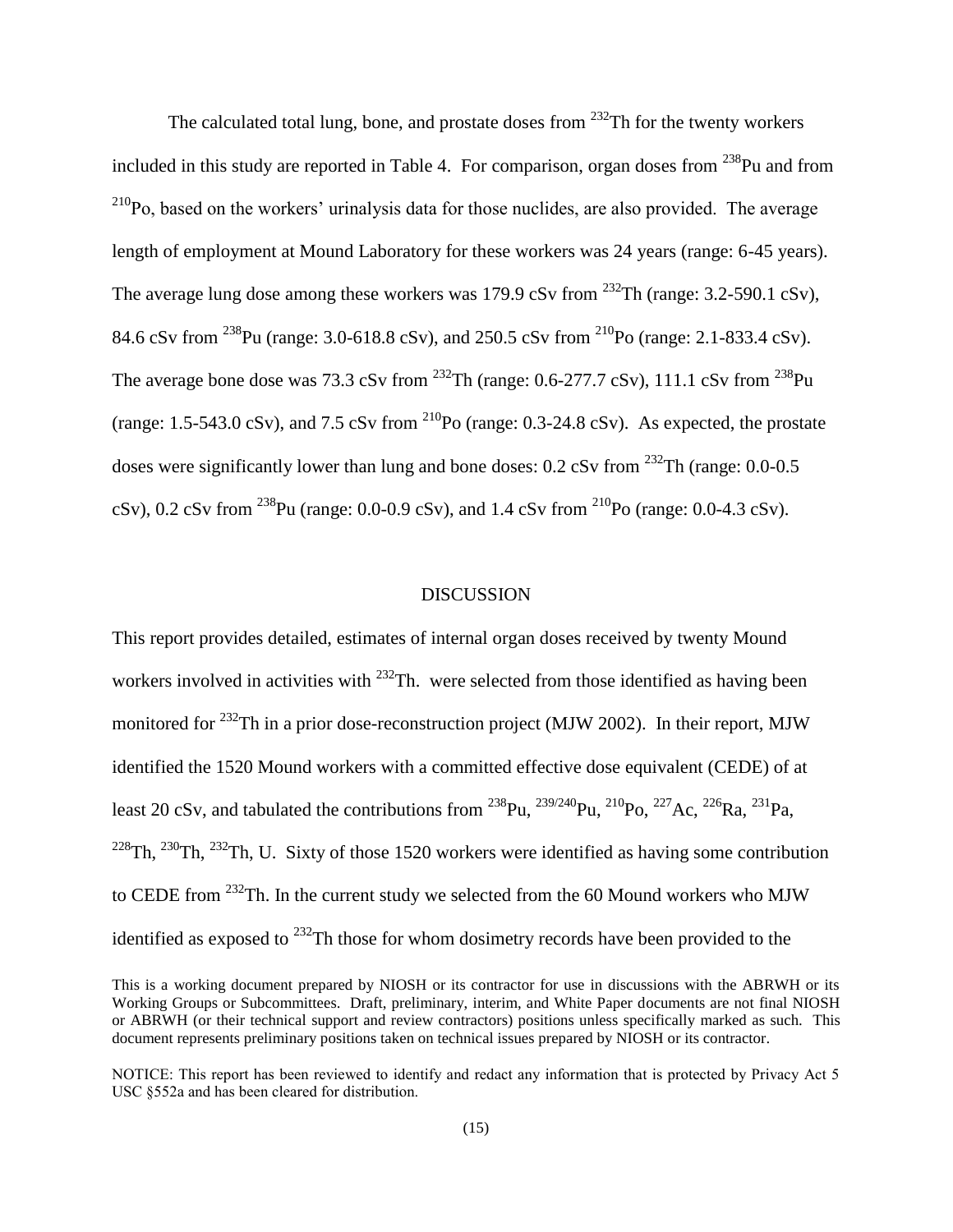National Institute for Occupational Safety and Health (NIOSH) by the U.S. Department of Energy under a former worker compensation program. Applying this screen, we identified the twenty workers included in this study. Our purpose was to apply current ICRP biokinetic models, and to conduct detailed reviews of these twenty individual workers' dosimetry records to provide estimates of internal doses from  $^{232}$ Th. In so doing, the goal of the current study was twofold: (1) to determine whether reasonable estimates of  $^{232}$ Th can be calculated, and (2) to provide some perspective on the magnitude and significance of the internal doses resulting from  $^{232}$ Th relative to those resulting from exposures to the more common radionuclides of dosimetric interest at Mound  $(e.g.$  <sup>210</sup>Po and <sup>238</sup>Pu).

While we built upon the previous MJW dose reconstruction project, we made some different assumptions in the current study. In particular, since the bioassay technique employed by Mound would have captured all isotopes of thorium, MJW assumed ratios between <sup>232</sup>Th and other thorium isotopes  $(^{228}Th$  and  $^{230}Th)$  described as [\(MJW Corporation 2002\)](#page-29-1):

 $Y = X + 0.16X + 0.38X = 1.54X$ 

where:

 $Y =$  total thorium activity  $X = {}^{232}Th$  activity <sup>230</sup>Th activity =  $0.16X$ <sup>228</sup>Th activity =  $0.38X$ 

This is a working document prepared by NIOSH or its contractor for use in discussions with the ABRWH or its Working Groups or Subcommittees. Draft, preliminary, interim, and White Paper documents are not final NIOSH or ABRWH (or their technical support and review contractors) positions unless specifically marked as such. This document represents preliminary positions taken on technical issues prepared by NIOSH or its contractor.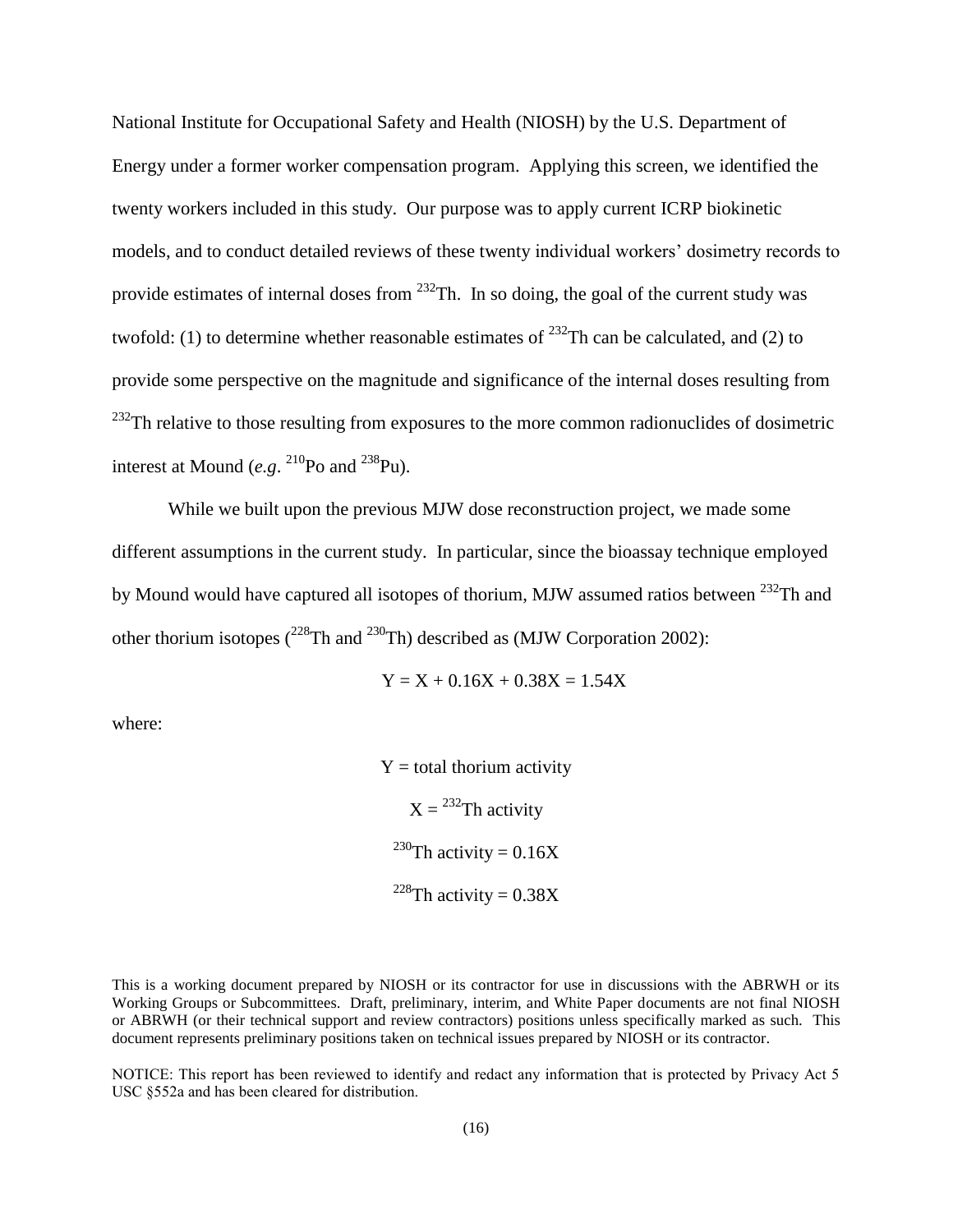The concentration of  $^{230}$ Th in thorium from Brazilian monazite obtained by the USAEC was estimated to be 0.7 ppm [\(Baranowski 1963\)](#page-24-7) therefore, we did not consider any dose contribution from  $^{230}$ Th, as we expected it to be trivial in comparison to dose from  $^{232}$ Th. For the current study, in the absence of bioassay data to the contrary, we assumed that  $^{228}$ Th,  $^{232}$ Th and  $^{224}$ Ra were in equilibrium for exposure to feed materials [\(Millard 2010\)](#page-29-3). However the individuals included in this study frequently had both Ra and Th bioassay results. When results for both Th and Ra were available, the proportions were based on these rather than the default assumptions regarding secular equilibrium.

The dose reconstructions for  $^{232}$ Th,  $^{238}$ Pu, and  $^{210}$ Po, described in this study were conducted in the context of a radiation worker compensation program (EEOICPA). The significance of this is that there may be some differences in the methods and assumptions used here versus assessments conducted in the context of a radiation protection program. In particular, in the absence of information to the contrary, dose reconstructions performed in the context of the EEOICPA program frequently make assumptions about duration of intake, dates of intake, MDA, absorption type, and missed dose which tend to overestimate dose [\(Brackett et](#page-24-8)  [al. 2008,](#page-24-8) [Merwin et al. 2008\)](#page-27-9). However, these assumptions were made for all three radionuclides considered in this study. Therefore the relative magnitude of internal doses from each of the radionuclides estimated here can legitimately be compared.

#### **CONCLUSION**

This is a working document prepared by NIOSH or its contractor for use in discussions with the ABRWH or its Working Groups or Subcommittees. Draft, preliminary, interim, and White Paper documents are not final NIOSH or ABRWH (or their technical support and review contractors) positions unless specifically marked as such. This document represents preliminary positions taken on technical issues prepared by NIOSH or its contractor.

NOTICE: This report has been reviewed to identify and redact any information that is protected by Privacy Act 5 USC §552a and has been cleared for distribution.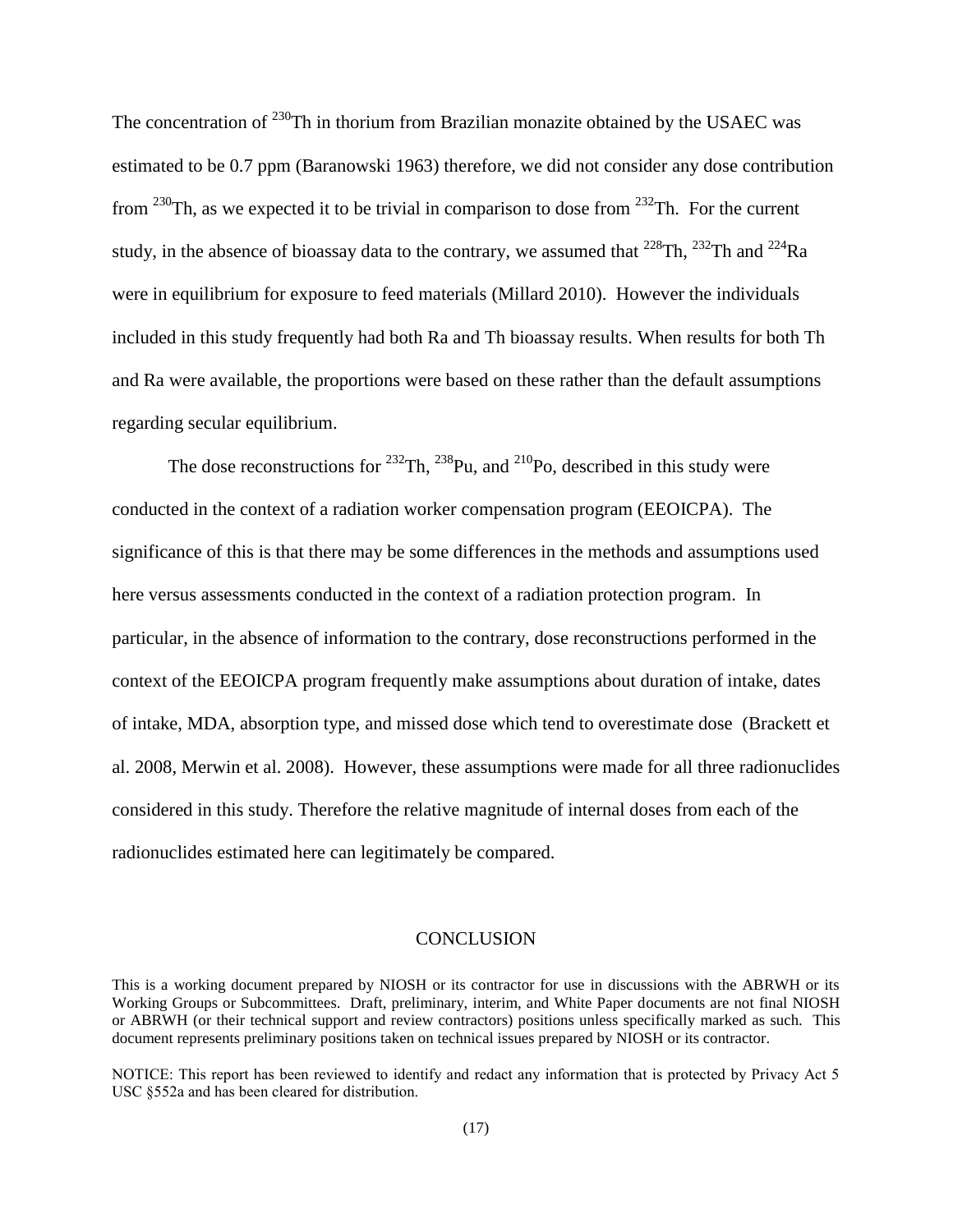The radionuclides of greatest significance at the Mound Laboratory have been assumed to be <sup>238</sup>Pu and <sup>210</sup>Po in previous health studies [\(Wiggs et al. 1991\)](#page-32-2). As indicated in a previous dose reconstruction project of Mound workers [\(MJW Corporation 2002\)](#page-29-1), only about 4% of the highest exposed Mound workers received a significant fraction of their CEDE from <sup>232</sup>Th. However this study of twenty Mound workers revealed that for those individuals potentially exposed to  $^{232}$ Th, the internal organ doses were of a similar magnitude to those of  $^{238}$ Pu and  $^{210}$ Po. Failure to account for internal doses from <sup>232</sup>Th could lead to a significant underestimation of doses for these workers. Fortunately, Mound had a comprehensive radiation protection program, including effective bioassay techniques for detecting intakes of all three radionuclides, therefore internal organ doses can be calculated.

This is a working document prepared by NIOSH or its contractor for use in discussions with the ABRWH or its Working Groups or Subcommittees. Draft, preliminary, interim, and White Paper documents are not final NIOSH or ABRWH (or their technical support and review contractors) positions unless specifically marked as such. This document represents preliminary positions taken on technical issues prepared by NIOSH or its contractor.

NOTICE: This report has been reviewed to identify and redact any information that is protected by Privacy Act 5 USC §552a and has been cleared for distribution.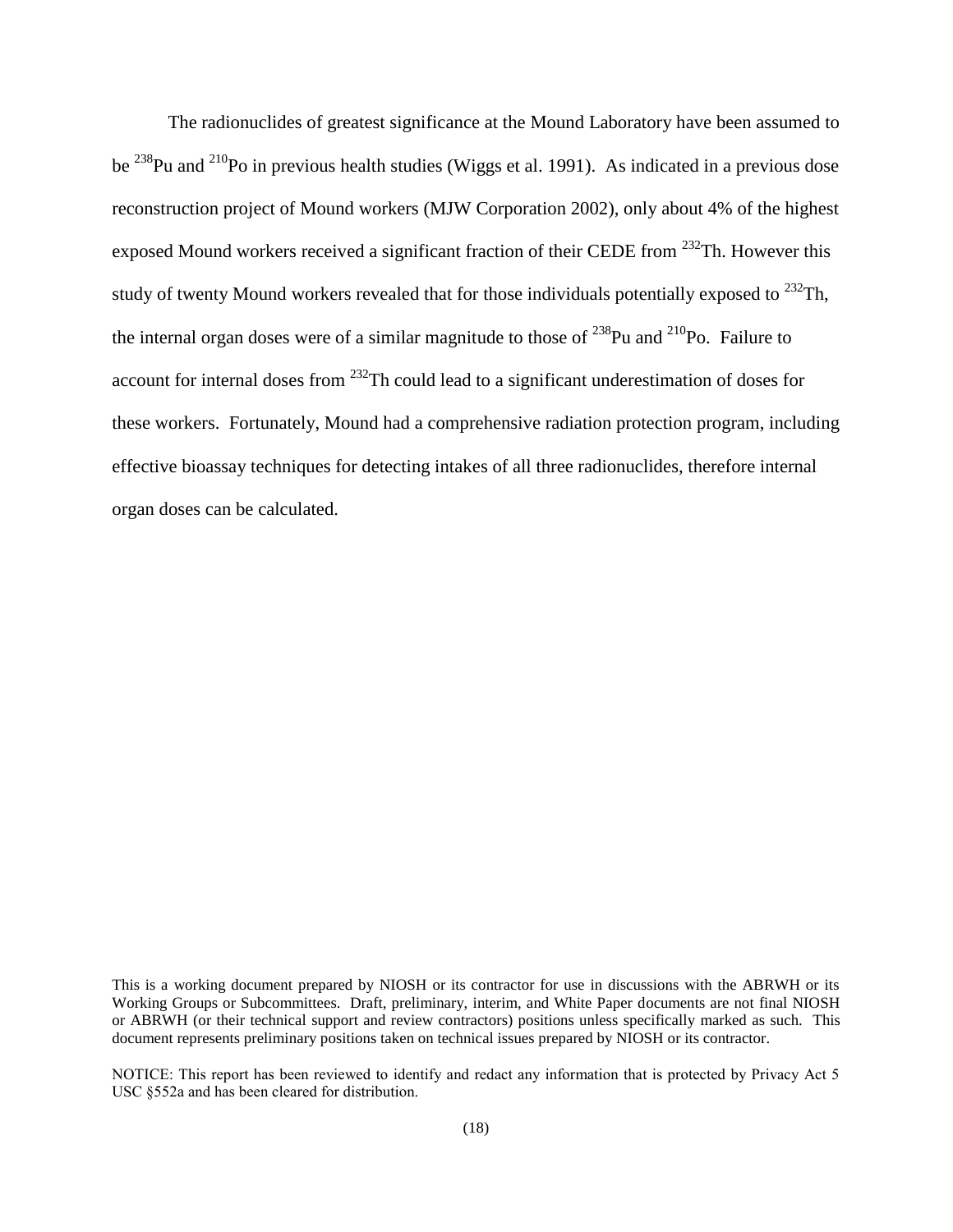| <b>Date</b>                                    | <b>Event</b>                                                                                                                                                                                                                                                                                                                                            |
|------------------------------------------------|---------------------------------------------------------------------------------------------------------------------------------------------------------------------------------------------------------------------------------------------------------------------------------------------------------------------------------------------------------|
| April 5, 1954 – October,<br>1954               | 650 drums of thorium sludge removed from a Quonset hut (Bradley<br>1954)                                                                                                                                                                                                                                                                                |
| December 10-27, 1954                           | Receipt of thorium sludges (approximately 6000 drums) from<br>United Lead Company, Middlesex Sampling Plant (McCarthy<br>1955, Meyer 1979)                                                                                                                                                                                                              |
| December 16, 1954                              | Construction of the thorium refinery was authorized (Wende 1955)                                                                                                                                                                                                                                                                                        |
| January-March, 1955                            | GP building areas 1-B and 1-C readied for the new thorium pilot<br>plant (Meyer 1955b). Some phases of the thorium program tested<br>on a small scale in WD and R buildings (Meyer 1955).                                                                                                                                                               |
| January 18, 1955                               | Mound indicated willingness to accept 45 kg of thorium oxide and<br>25 kg of thorium turnings from Sylvania Electric Products Inc.<br>(Waldfogle 1955)                                                                                                                                                                                                  |
| February 22, 1955                              | 307 drums of Th sludge relocated from W and G buildings to<br>outside storage (Scott 1955)                                                                                                                                                                                                                                                              |
| April 7, 1955                                  | Atomic Energy Commission reconsiders thorium refining program<br>(McCarthy 1955)                                                                                                                                                                                                                                                                        |
| April 21, 1955                                 | Low-level hot operations of a pilot plant set up in Area 1-B of the<br>GP Building (McCarthy 1955).                                                                                                                                                                                                                                                     |
| April 28 – May 5, 1955                         | Mound received two shipments of Th sludge from Fernald (Scott<br>1955)                                                                                                                                                                                                                                                                                  |
| May 6, 1955                                    | Cancellation of thorium program (Meyer 1955)                                                                                                                                                                                                                                                                                                            |
| May 17, 1955                                   | Mound considered receiving 983 kg Th scrap from Nuclear Metals,<br>Inc. (Nuclear Metals 1955)                                                                                                                                                                                                                                                           |
| August, 1955                                   | All of the drums removed from the W and G buildings (Meyer<br>1955)                                                                                                                                                                                                                                                                                     |
| October-December, 1955                         | Disposal of "decantate" (rinse water from prior drum washings)<br>containing low levels of thorium by dilution and discharge to the<br>Great Miami River. Pilot plant shut down. (Meyer 1956)                                                                                                                                                           |
| February 17, 1956                              | Mound requested 30 kg of <sup>232</sup> ThF <sub>4</sub> from Fernald (Dowling 1956,<br>Walker and Armstrong 1956)                                                                                                                                                                                                                                      |
| April 30-May 24, 1956,<br>??-December 12, 1956 | Redrumming of thorium sludges performed in Warehouse 15<br>(Meyer 1956, Meyer 1957, Meyer 1957). All drums taken care of<br>except those stored in the Quonset hut (Meyer 1957b). Only the<br>wet sludge was redrummed – not the dry sludge. Special clothing<br>and respiratory protection provided for all personnel doing this<br>work (Meyer 1957). |

This is a working document prepared by NIOSH or its contractor for use in discussions with the ABRWH or its Working Groups or Subcommittees. Draft, preliminary, interim, and White Paper documents are not final NIOSH or ABRWH (or their technical support and review contractors) positions unless specifically marked as such. This document represents preliminary positions taken on technical issues prepared by NIOSH or its contractor.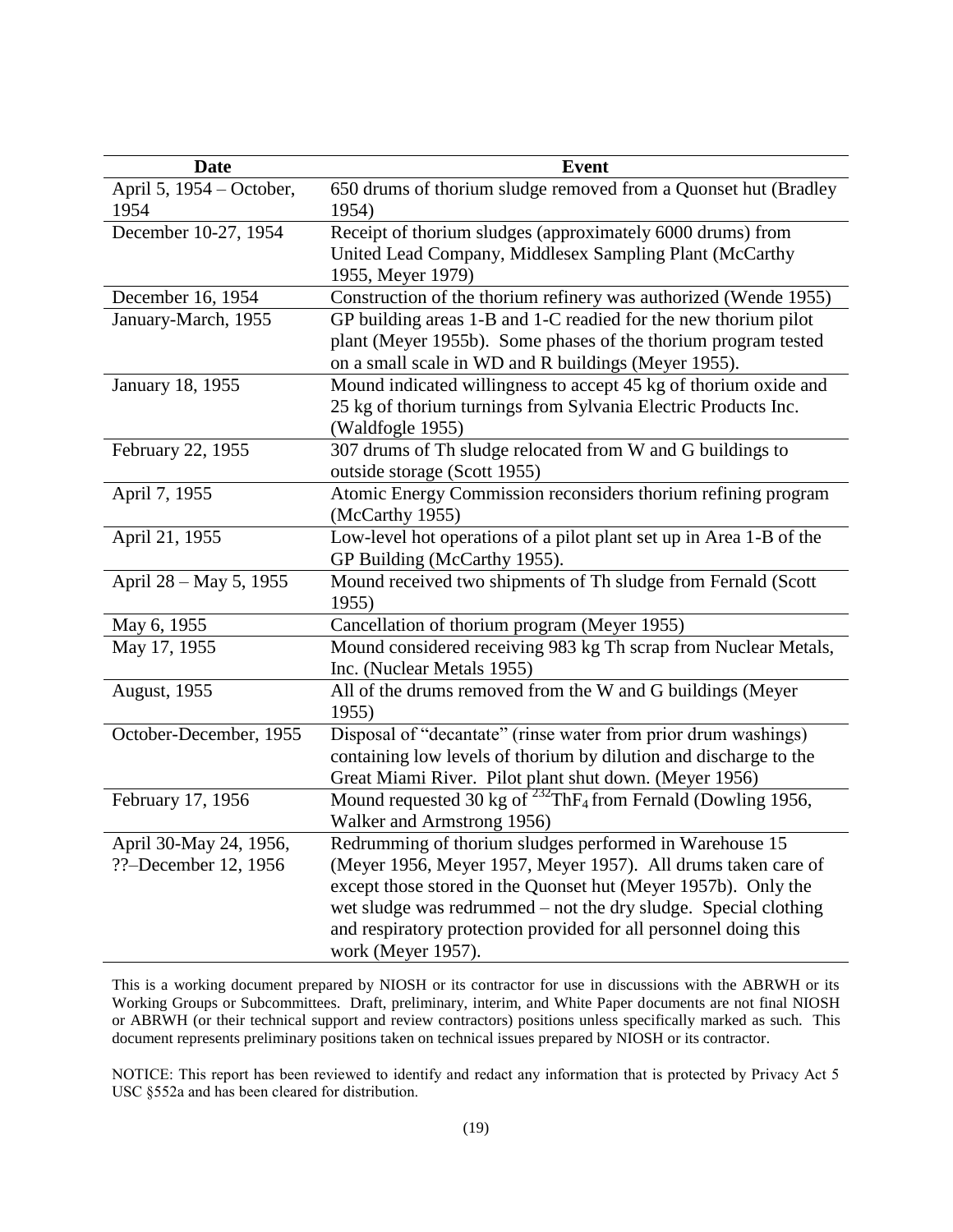| April-September, 1958   | Redrumming program reactivated (Meyer 1958, Meyer 1958)      |
|-------------------------|--------------------------------------------------------------|
| April-June, 1959        | Redrumming program reactivated for the summer (Meyer 1959).  |
| January-September, 1960 | Redrumming program reactivated for the summer and fall.      |
|                         | Approximately 2,500 drums redrummed (Meyer 1960, Meyer 1960, |
|                         | Meyer 1961).                                                 |
| June-August, 1960       | Redrumming samples in June and August, 1960 (Meyer 1992)     |
| 1966                    | Completion of Building 21 storage silo. Sludges emptied into |
|                         | Building 21 (Meyer 1979).                                    |
| November, 1970          | Soils around Building 21 surveyed for Th contamination. No   |
|                         | contamination found (Sheehan 1971).                          |
| 1974                    | Mound sold sludges to General Atomics Company (Meyer 1979)   |
| $1974 - July 15, 1975$  | Sludges removed from Mound site (Meyer 1979)                 |
| September, 1975         | Final phase of Building 21 decontamination (Meyer 1979)      |

This is a working document prepared by NIOSH or its contractor for use in discussions with the ABRWH or its Working Groups or Subcommittees. Draft, preliminary, interim, and White Paper documents are not final NIOSH or ABRWH (or their technical support and review contractors) positions unless specifically marked as such. This document represents preliminary positions taken on technical issues prepared by NIOSH or its contractor.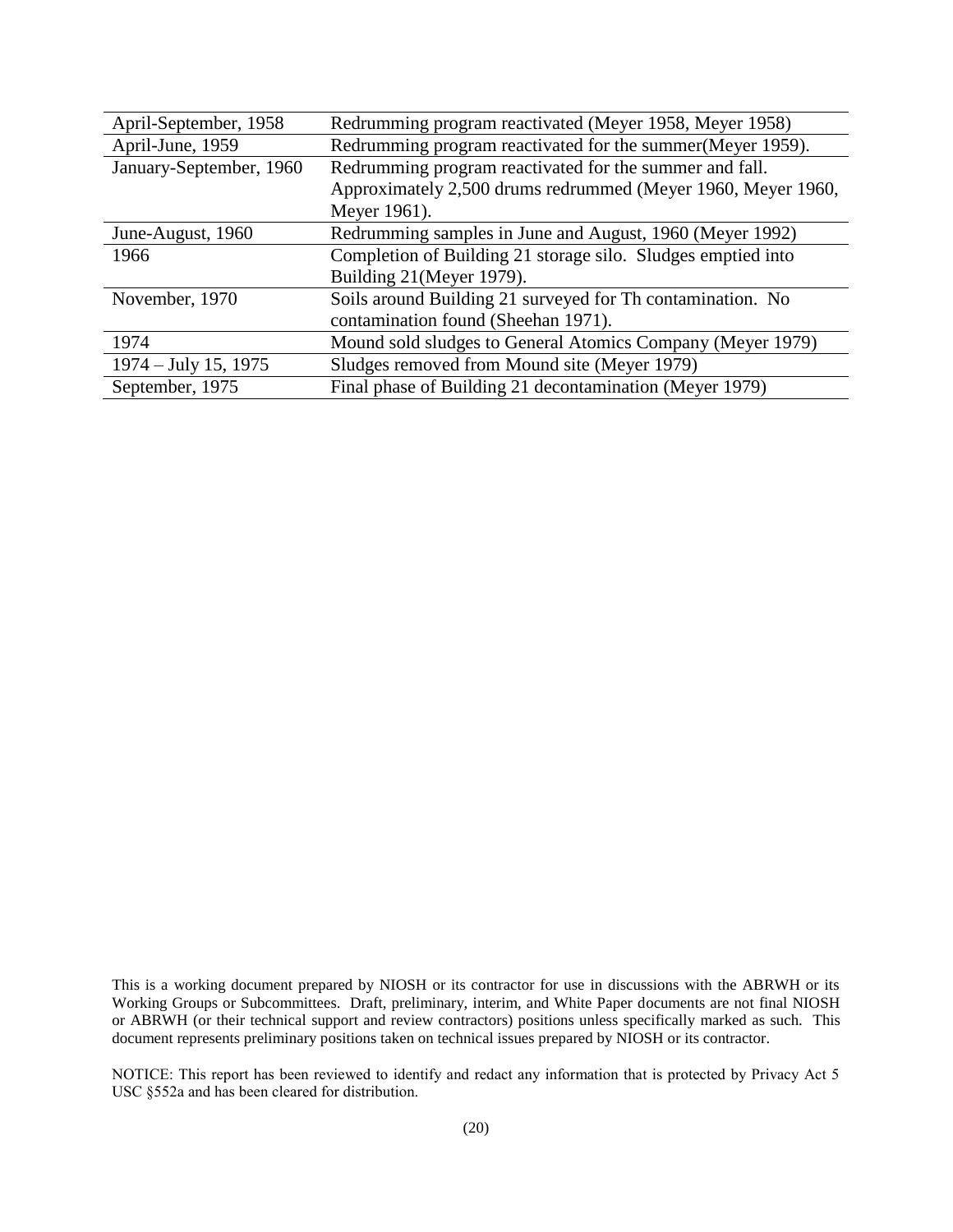|                          | Number of drums | Mass of sludge (kg)  | Mass of Th $(kg)$    |
|--------------------------|-----------------|----------------------|----------------------|
| Brazilian hydroxides     | 4681            | $1.20 \times 10^{6}$ | $2.64 \times 10^{5}$ |
| Dry Brazilian hydroxides |                 | $1.17 \times 10^3$   | 5.23 x $10^2$        |
| Brazilian oxalate        | 406             | $8.30 \times 10^{4}$ | $2.0 \times 10^4$    |
| Domestic oxalates        | 738             | $1.40 \times 10^5$   | $2.23 \times 10^4$   |
| Captured materials       | 73              | $1.49 \times 10^{4}$ | 9.84 x $10^2$        |
| Clean-up lots            | 15              | $3.10 \times 10^3$   | 5.13 x $10^2$        |
| Totals                   | 5920            | $1.44 \times 10^{6}$ | $3.07 \times 10^5$   |

Table 2: Composition of <sup>232</sup>Th source materials at Mound Laboratory [modified from (McCarthy [1955,](#page-27-10) [Wiesler 1955\)](#page-32-7)].

This is a working document prepared by NIOSH or its contractor for use in discussions with the ABRWH or its Working Groups or Subcommittees. Draft, preliminary, interim, and White Paper documents are not final NIOSH or ABRWH (or their technical support and review contractors) positions unless specifically marked as such. This document represents preliminary positions taken on technical issues prepared by NIOSH or its contractor.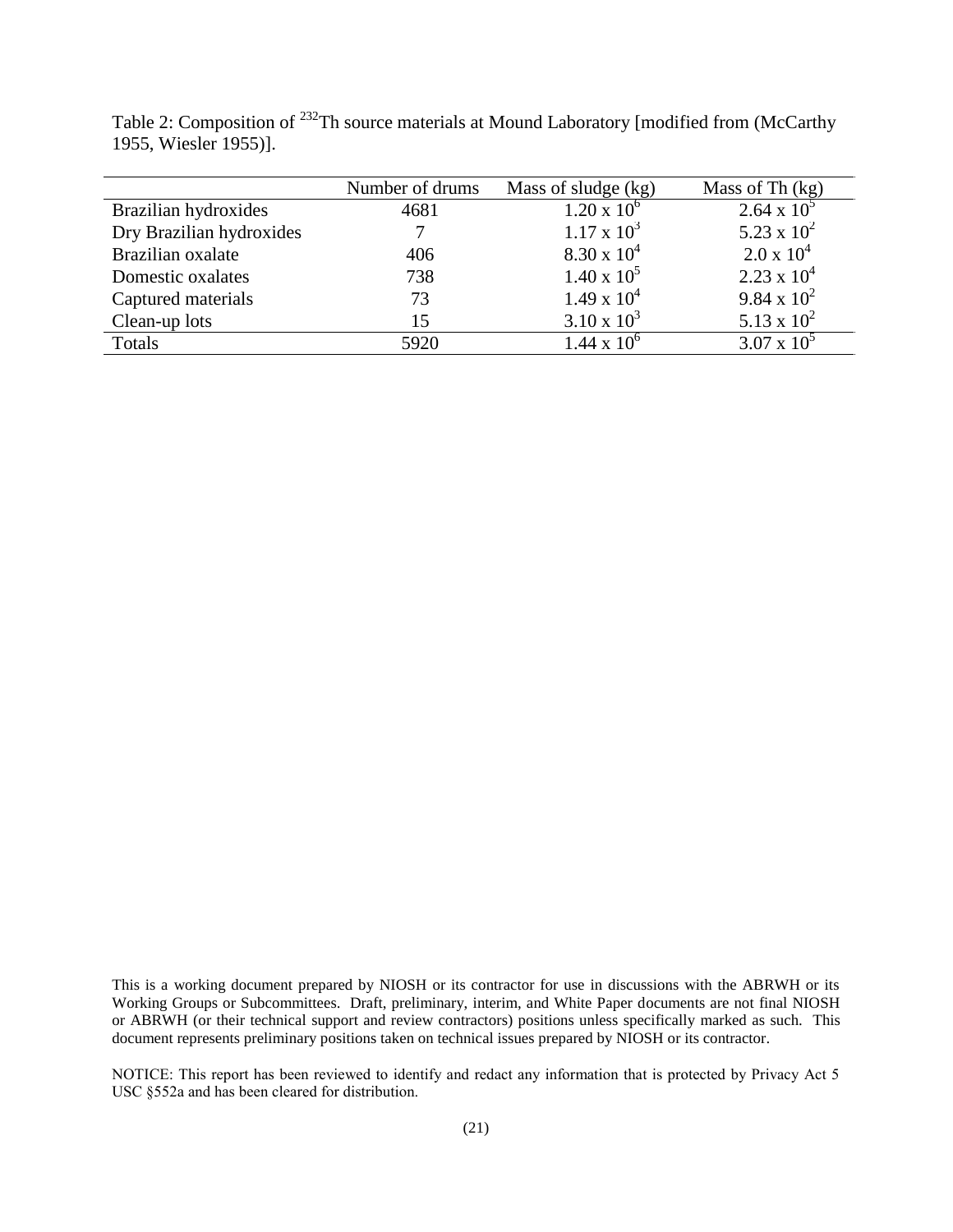|                          |               | Thorium-232                 |                             | Short lived daughter products |                             |                             |  |
|--------------------------|---------------|-----------------------------|-----------------------------|-------------------------------|-----------------------------|-----------------------------|--|
| Date                     | Number of     | Maximum                     | Average                     | Number of                     | Maximum                     | Average                     |  |
|                          | sampling days | $(x10^{-12} \text{ uC/cc})$ | $(x10^{-12} \text{ uC/cc})$ | samples                       | $(x10^{-10} \text{ uC/cc})$ | $(x10^{-10} \text{ uC/cc})$ |  |
| April-May, 1955 (Meyer   |               |                             |                             |                               |                             |                             |  |
| 1955)                    |               |                             |                             |                               |                             |                             |  |
| WD-low risk              | 56            | 19.4                        | 1.0                         | 448                           | 1.3                         | 0.2                         |  |
| R-clean                  | 25            | 0.3                         | 0.0                         | 319                           | 2.7                         | 0.3                         |  |
| R-low risk               | 25            | 0.6                         | 0.1                         | 43                            | 2.7                         | 1.5                         |  |
| GP-clean                 | 22            | 2.1                         | 0.4                         | 88                            | 24.2                        | 3.7                         |  |
| Other-low risk           | <b>NA</b>     | <b>NA</b>                   | <b>NA</b>                   | 43                            | 1.5                         | 0.5                         |  |
| June-August, 1955 (Meyer |               |                             |                             |                               |                             |                             |  |
| 1955)                    |               |                             |                             |                               |                             |                             |  |
| <b>WD-low risk</b>       | 59            | 30.9                        | 1.5                         | 462                           | 56.9                        | 0.4                         |  |
| R-clean                  | 65            | 0.4                         | 0.1                         | 178                           | 2.0                         | 0.3                         |  |
| R-low risk               | 65            | 0.5                         | 0.3                         | 62                            | 3.8                         | 1.4                         |  |
| GP-clean                 | 64            | 2.6                         | 0.5                         | 117                           | 5.9                         | 1.1                         |  |
| Other-low risk           | NA            | <b>NA</b>                   | <b>NA</b>                   | 63                            | 2.4                         | 0.5                         |  |
| September-November, 1955 |               |                             |                             |                               |                             |                             |  |
| (Meyer 1956)             |               |                             |                             |                               |                             |                             |  |
| WD-low risk              | 60            | 21.8                        | 1.2                         | 521                           | 13.1                        | 0.9                         |  |
| R-clean                  | 60            | 0.8                         | 0.2                         | 62                            | 0.6                         | 0.4                         |  |
| R-low risk               | 20            | 0.4                         | 0.2                         | NA                            | <b>NA</b>                   | NA                          |  |
| GP-clean                 | 60            | 3.3                         | 0.5                         | 63                            | 2.0                         | 1.1                         |  |
| Other-low risk           | <b>NR</b>     | <b>NR</b>                   | <b>NR</b>                   | <b>NR</b>                     | <b>NR</b>                   | <b>NR</b>                   |  |
| January-March, 1956      | <b>NR</b>     | <b>NR</b>                   | <b>NR</b>                   | <b>NR</b>                     | <b>NR</b>                   | 0.81                        |  |

Table 3: Thorium and short-lived daughter products concentrations in air

This is a working document prepared by NIOSH or its contractor for use in discussions with the ABRWH or its Working Groups or Subcommittees. Draft, preliminary, interim, and White Paper documents are not final NIOSH or ABRWH (or their technical support and review contractors) positions unless specifically marked as such. This document represents preliminary positions taken on technical issues prepared by NIOSH or its contractor.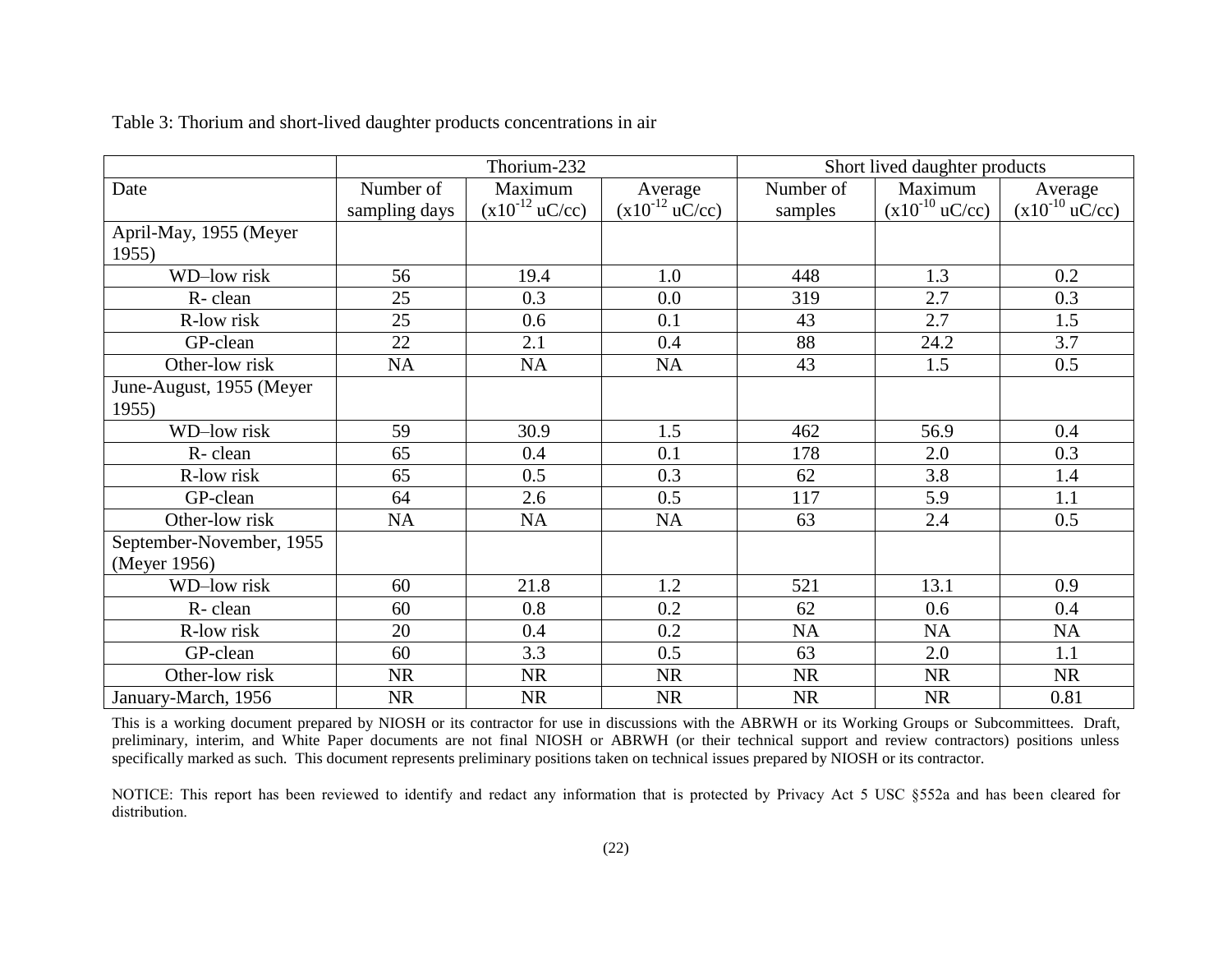| (Meyer 1956)             |           |           |           |           |           |           |
|--------------------------|-----------|-----------|-----------|-----------|-----------|-----------|
| April-June, 1956 (Meyer  | NR        | NR        | <b>NR</b> | <b>NR</b> | <b>NR</b> | <b>NR</b> |
| 1956)                    |           |           |           |           |           |           |
| July-September, 1956     | <b>NR</b> | <b>NR</b> | <b>NR</b> | <b>NR</b> | <b>NR</b> | <b>NR</b> |
| (Meyer 1956)             |           |           |           |           |           |           |
| October – December, 1956 | <b>NR</b> | NR        | <b>NR</b> | <b>NR</b> | 50.1      | 17.1      |
| (Meyer 1957)             |           |           |           |           |           |           |

Note: WD, R, and GP are building designations at the Mound Laboratory

This is a working document prepared by NIOSH or its contractor for use in discussions with the ABRWH or its Working Groups or Subcommittees. Draft, preliminary, interim, and White Paper documents are not final NIOSH or ABRWH (or their technical support and review contractors) positions unless specifically marked as such. This document represents preliminary positions taken on technical issues prepared by NIOSH or its contractor.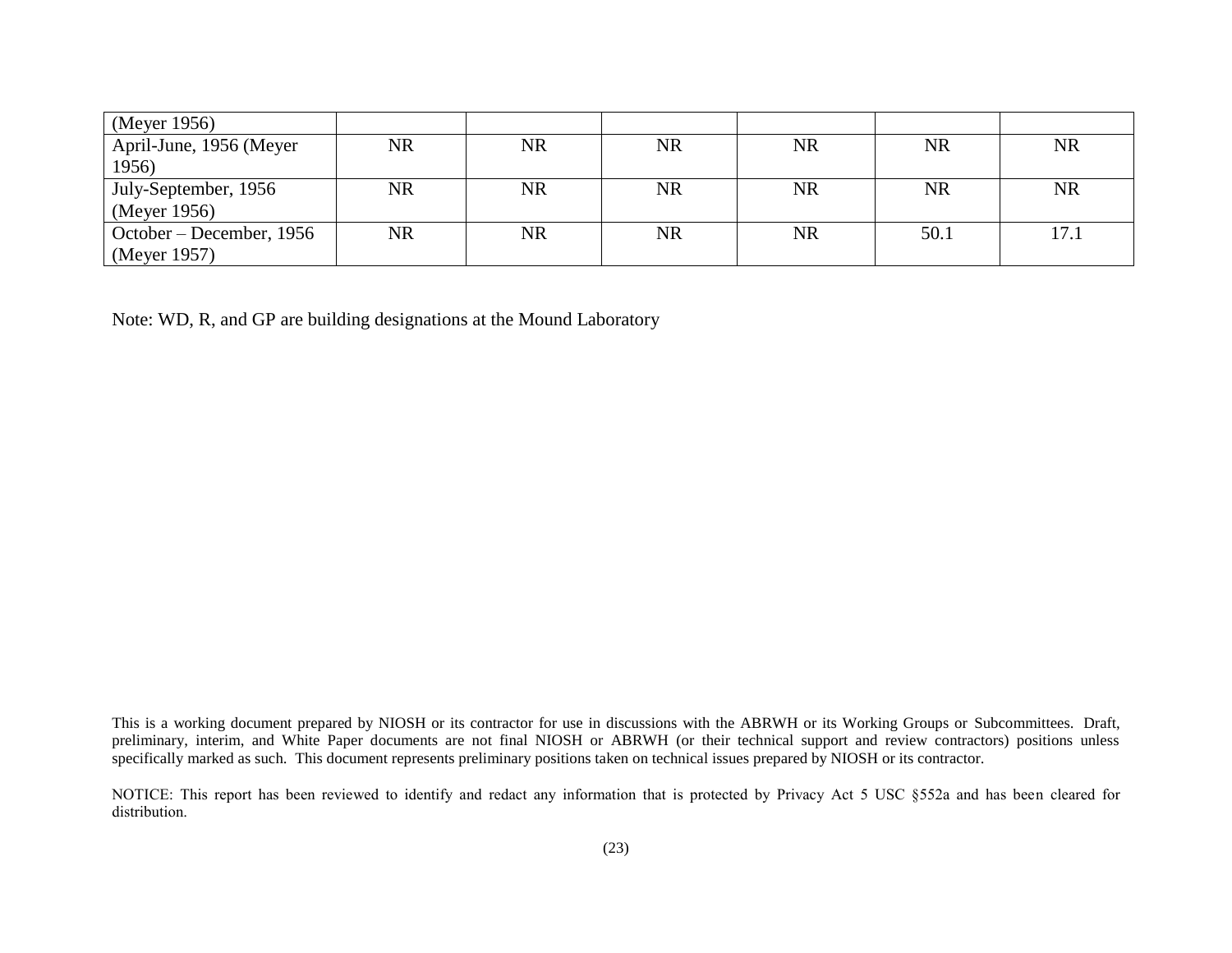|                           |                | Lung dose $(cSv)$ |                 |            | Bone dose (cSv) |                   |                  | Prostate dose (cSv) |             |                      |
|---------------------------|----------------|-------------------|-----------------|------------|-----------------|-------------------|------------------|---------------------|-------------|----------------------|
| Worker                    | Years of       | $232$ Th          | $^{238}\rm{Pu}$ | $^{210}Po$ | $^{232}$ Th     | 238P <sub>u</sub> | $\frac{210}{PQ}$ | $232$ Th            | $^{238}$ Pu | $\frac{210}{210}P_0$ |
|                           | employment     |                   |                 |            |                 |                   |                  |                     |             |                      |
| $\mathbf{A}$              | 36             | 108.5             | 81.3            | 574.7      | 41.7            | 87.3              | 9.7              | 0.1                 | 0.1         | 1.7                  |
| $\bf{B}$                  | 20             | 98.3              | 94.1            | 294.7      | 25.4            | 52.4              | 5.0              | 0.1                 | 0.1         | 0.9                  |
| $\mathsf{C}$              | 8              | 44.5              | <b>NM</b>       | 673.2      | 0.6             | <b>NM</b>         | 11.4             | 0.0                 | <b>NM</b>   | 2.0                  |
| D                         | 37             | 164.1             | <b>NM</b>       | 70.0       | 128.0           | <b>NM</b>         | 1.2              | 0.4                 | <b>NM</b>   | 0.2                  |
| E                         | 15             | 407.2             | 41.9            | 245.5      | 79.9            | 6.0               | 4.2              | 0.2                 | 0.0         | 0.7                  |
| ${\bf F}$                 | 28             | 134.9             | 122.2           | 219.1      | 88.6            | 91.8              | 3.7              | 0.2                 | 0.1         | 0.6                  |
| $\mathbf G$               | 45             | 590.1             | 3.8             | 2.1        | 33.2            | 1.52              | 11.1             | 0.1                 | 0.0         | 1.9                  |
| $\boldsymbol{\mathrm{H}}$ | 11             | 87.4              | 3.4             | <b>NM</b>  | 34.4            | 102.9             | <b>NM</b>        | 0.1                 | 0.2         | <b>NM</b>            |
| I                         | 31             | 109.0             | 109.8           | <b>NM</b>  | 56.4            | 141.3             | <b>NM</b>        | 0.2                 | 0.2         | <b>NM</b>            |
| J                         | 27             | 197.1             | 5.5             | 129.0      | 54.7            | 116.6             | 2.2              | 0.1                 | 0.2         | 0.4                  |
| $\bf K$                   | 6              | 168.2             | <b>NM</b>       | 248.1      | 72.8            | <b>NM</b>         | 4.2              | 0.2                 | <b>NM</b>   | 0.7                  |
| L                         | 37             | 3.2               | 3.8             | <b>NM</b>  | 0.6             | 104.7             | <b>NM</b>        | 0.0                 | 0.2         | <b>NM</b>            |
| M                         | 15             | 71.3              | 618.8           | 73.0       | 26.1            | 543.0             | 1.2              | 0.1                 | 0.9         | 0.2                  |
| ${\bf N}$                 | $\overline{7}$ | 184.7             | <b>NM</b>       | 833.4      | 184.7           | <b>NM</b>         | 14.1             | 0.13                | <b>NM</b>   | 2.5                  |
| $\mathbf O$               | 23             | 430.5             | 66.2            | 251.4      | 179.4           | 81.7              | 4.3              | 0.5                 | 0.1         | 0.7                  |
| ${\bf P}$                 | 36             | 277.7             | 129.4           | 518.6      | 277.7           | 85.7              | 8.8              | 0.2                 | 0.1         | 1.5                  |
| Q                         | 18             | 205.4             | 44.3            | 15.6       | 97.6            | 57.5              | 0.3              | 0.3                 | 0.1         | 0.0                  |
| ${\bf R}$                 | 32             | 33.8              | 13.8            | 102.1      | 15.7            | 15.5              | 1.73             | 0.0                 | 0.0         | 2.0                  |
| ${\bf S}$                 | 15             | 94.3              | 11.6            | 3.6        | 25.6            | 185.0             | 18.8             | 0.1                 | 0.3         | 3.3                  |
| T                         | 41             | 187.8             | 3.0             | 4.7        | 41.9            | 104.0             | 24.8             | 0.1                 | 0.2         | 4.3                  |
|                           |                |                   |                 |            |                 |                   |                  |                     |             |                      |
| Minimum                   | 6              | 3.2               | 3.0             | 2.1        | 0.6             | 1.5               | 0.3              | 0.0                 | 0.0         | 0.0                  |
| Average                   | 24             | 179.9             | 84.6            | 250.5      | 73.3            | 111.1             | 7.5              | 0.2                 | 0.2         | 1.4                  |
| Maximum                   | 45             | 590.1             | 618.8           | 833.4      | 277.7           | 543.0             | 24.8             | 0.5                 | 0.9         | 4.3                  |

Table 4: Lung, bone, and prostate doses for Mound workers exposed to  $^{232}$ Th

 $NM = not monitored for this radionuclide$ 

This is a working document prepared by NIOSH or its contractor for use in discussions with the ABRWH or its Working Groups or Subcommittees. Draft, preliminary, interim, and White Paper documents are not final NIOSH or ABRWH (or their technical support and review contractors) positions unless specifically marked as such. This document represents preliminary positions taken on technical issues prepared by NIOSH or its contractor.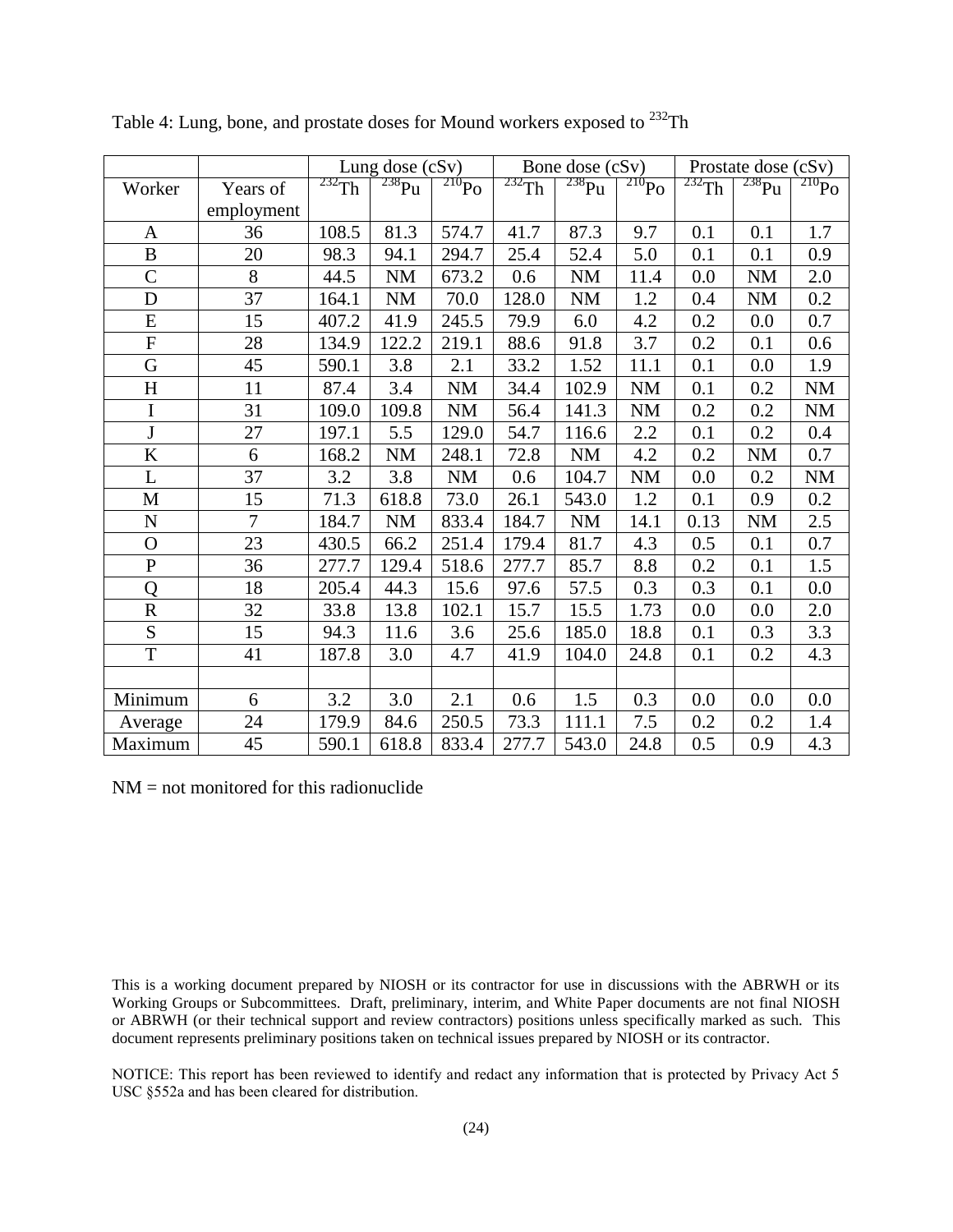# REFERENCES

- <span id="page-24-5"></span>Preliminary proposal thorium sludge processing facility. MLM-CF-54-10-61; MLM-CF-54-10- 61; 1954.
- <span id="page-24-0"></span>International Atomic Energy Agency. Thorium based fuel options for the generation of electricity: Developments in the 1990s. Vienna, Austria: International Atomic Energy Agency; IAEA-TECDOC-1155; IAEA-TECDOC-1155; 2000.
- <span id="page-24-1"></span>International Atomic Energy Agency. Thorium fuel cycle - potential benefits and challenges. Vienna, Austria: International Atomic Energy Agency; IAEA-TECDOC-1450; IAEA-TECDOC-1450; 2005.
- <span id="page-24-3"></span>Albert RE. Thorium: its industrial hygiene aspects. New York: Academic Press; 1966.
- <span id="page-24-2"></span>Albert RE, Klevin PB, Fresco J, Harley J, Harris W, Eisenbud M. Industrial hygiene and medical survey of a thorium refinery. Arch. Indust. Health 11: 234-242; 1955.

<span id="page-24-7"></span>Baranowski FP. Ionium content of thorium inventories. 1963.

- <span id="page-24-4"></span>Bazzano E, Ghersini G. A rapid colorimetric method for the determination of thorium in human urine. Anal.Chim.Acta 38: 457-460; 1967.
- <span id="page-24-6"></span>Brackett EM. Internal dose reconstruction. Cincinnati, OH: Oak Ridge Associated Universities Team; ORAUT-OTIB-0060; ORAUT-OTIB-0060; 2007.
- <span id="page-24-8"></span>Brackett EM, Allen DE, Siebert SR, La Bone TR. Internal dose reconstruction under Part B of the energy employees compensation act. Health Phys 95: 69-80; 2008.

<span id="page-24-9"></span>Bradley JE. Removal of drums from quonset. 1954.

This is a working document prepared by NIOSH or its contractor for use in discussions with the ABRWH or its Working Groups or Subcommittees. Draft, preliminary, interim, and White Paper documents are not final NIOSH or ABRWH (or their technical support and review contractors) positions unless specifically marked as such. This document represents preliminary positions taken on technical issues prepared by NIOSH or its contractor.

NOTICE: This report has been reviewed to identify and redact any information that is protected by Privacy Act 5 USC §552a and has been cleared for distribution.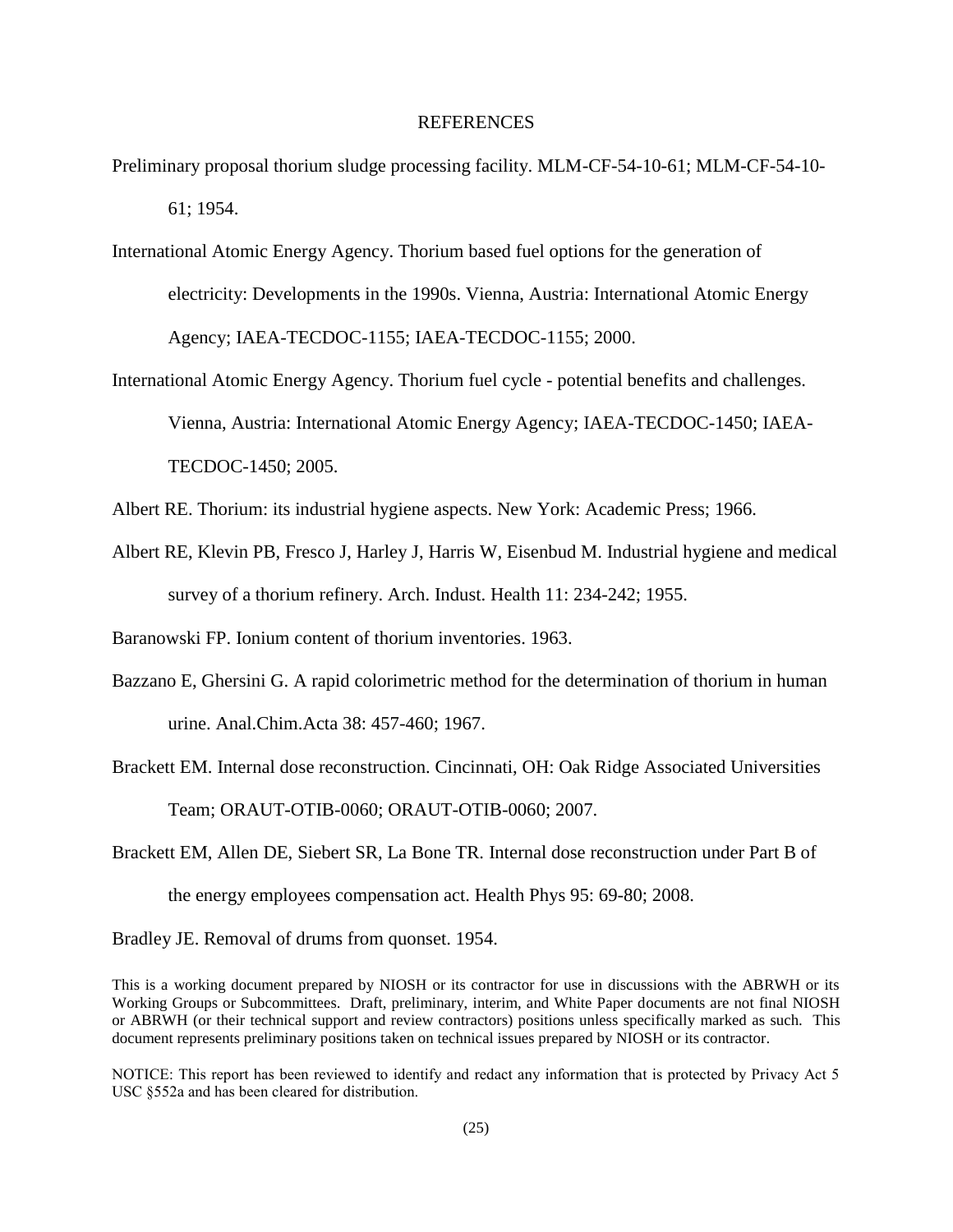<span id="page-25-8"></span>Brown WB. Bioassay group analytical procedures. Miamisburg, OH: Mound Laboratory; 1968.

- <span id="page-25-1"></span>Chapman TS. Delinquent daughters. Denver, CO: The Dow Chemical Company, Rocky Flats Plant; 1960.
- <span id="page-25-3"></span>Clifton RJ, Farrow M, Hamilton EI. Measurements of 232 Th in normal and industrially exposed humans. Ann.Occup.Hyg. 14: 301-308; 1971.
- <span id="page-25-0"></span>United States Atomic Energy Commission. Sixteenth semiannual report of the Atomic Energy Commission. Washington, D.C.; 1954.
- <span id="page-25-5"></span>Costa-Ribeiro C, Barcinski MA, Figueiredo N, Franca EP, Lobao N. Radiobiological aspects and radiation levels associated with the milling of monazite sand. Health Phys. 28: 225-231; 1975.
- <span id="page-25-6"></span>da Cunha KD, Lipsztein JL, Azeredo AM, Melo D, Juliao LMQC, Lamego FF, Santos M, Leite CVB. Study of worker's exposure to thorium, uranium and niobium mineral dust. Water Air and Soil Pollution 137: 45-61; 2002.
- <span id="page-25-7"></span>da Cunha KD, Lipsztein JL, Leite CVB. Occupational exposures to thorium in two Brazilian niobium plants. Radiation Protection Dosimetry 79: 63-66; 1998.

<span id="page-25-9"></span>Dowling FH. Request for UF 4 and ThF 4 1956.

<span id="page-25-4"></span>Harley NH, Fisenne IM. Distribution and alpha radiation dose from naturally occurring U, Th, and Ra in the human skeleton. Health Phys 58: 515-8; 1990.

<span id="page-25-2"></span>Hewson GS, Fardy JJ. Thorium metabolism and bioassay of mineral sands workers. Health Phys.

64: 147-156; 1993.

This is a working document prepared by NIOSH or its contractor for use in discussions with the ABRWH or its Working Groups or Subcommittees. Draft, preliminary, interim, and White Paper documents are not final NIOSH or ABRWH (or their technical support and review contractors) positions unless specifically marked as such. This document represents preliminary positions taken on technical issues prepared by NIOSH or its contractor.

NOTICE: This report has been reviewed to identify and redact any information that is protected by Privacy Act 5 USC §552a and has been cleared for distribution.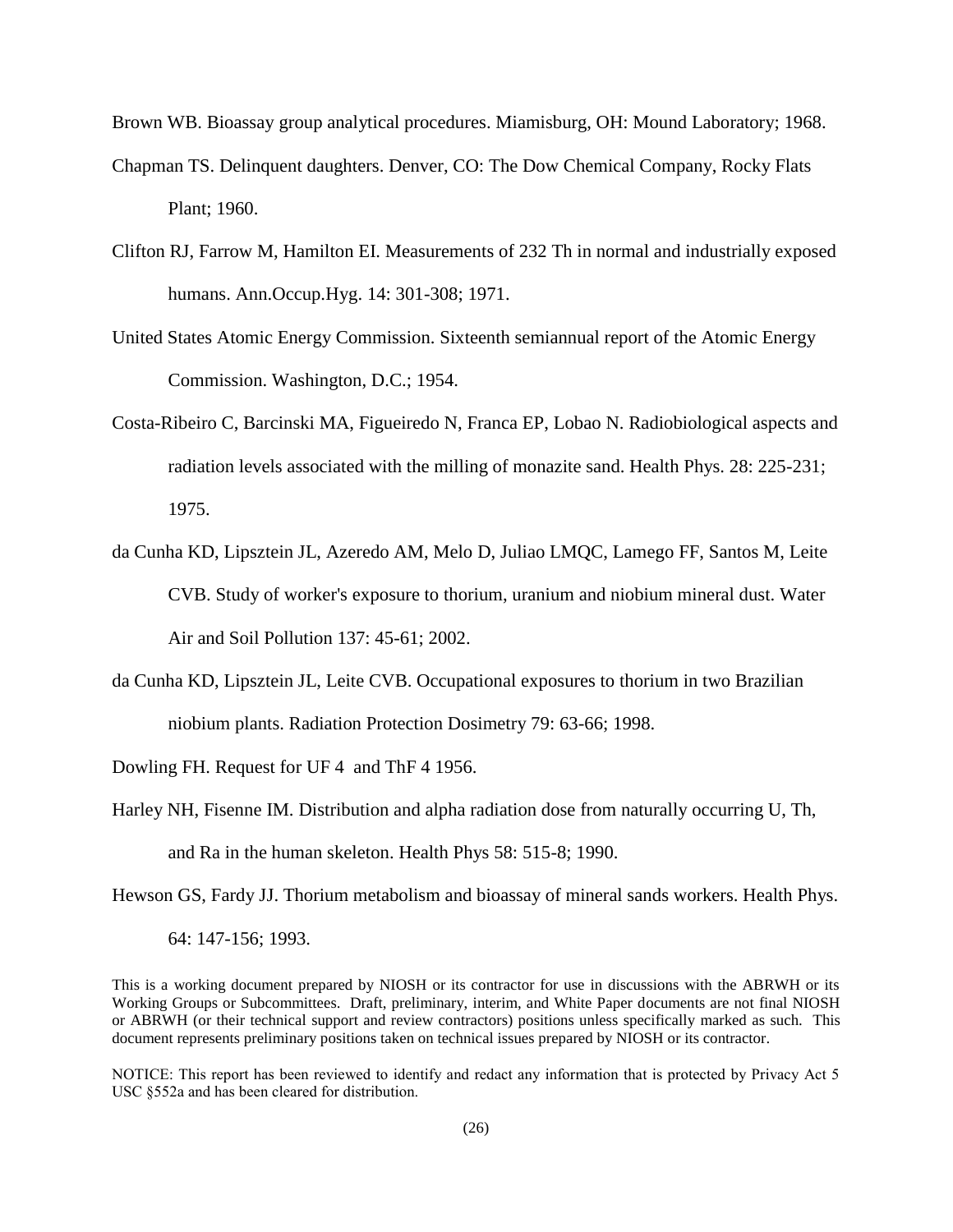<span id="page-26-1"></span>Hodgson SA, Stradling GN, Hodgson A, Smith TJ, Youngman MJ, Ansoborlo E. Biokinetics and assessment of intake of thorium dioxide. Radiat.Prot.Dosimetry. 105: 115-118; 2003.

<span id="page-26-5"></span>Huddleston FM. Thorium refinery waste disposal problem. 1955.

- <span id="page-26-2"></span>Ibrahim SA, Wrenn ME, Singh NP, Cohen N, Saccomano G. Thorium concentration in human tissues from two U.S. populations. Health Phys 44 Suppl 1: 213-20; 1983.
- <span id="page-26-7"></span>International Commission on Radiological Protection. Dose coefficients for intakes of radionuclides by workers. Oxford: Pergammon Press; 1994.
- <span id="page-26-6"></span>International Commission on Radiological Protection. Human respiratory tract model for radiological protection. Oxford: Pergammon Press; 1994.
- <span id="page-26-3"></span>Iyengar GV, Kawamura H, Dang HS, Parr RM, Wang JW, Cho SY, Natera ES. Contents of cesium, iodine, strontium, thorium, and uranium in selected human organs of adult asian population. Health Phys 87: 151-9; 2004.
- <span id="page-26-4"></span>Jaiswal DD, Singh IS, Nair S, Dang HS, Garg SP, Pradhan AS. Comparison of observed lung retention and urinary excretion of thorium workers and members of the public in India with the values predicted by the ICRP biokinetic model. Radiat.Prot.Dosimetry. 112: 237-243; 2004.
- <span id="page-26-0"></span>Juliao LMQC, Azeredo AMGF, Santos MS, Melo DR, Dantas BM, Lipsztein JL. Interpretation of thorium bioassay data. Journal of Radioanalytical and Nuclear Chemistry-Articles 177: 121-126; 1994.

This is a working document prepared by NIOSH or its contractor for use in discussions with the ABRWH or its Working Groups or Subcommittees. Draft, preliminary, interim, and White Paper documents are not final NIOSH or ABRWH (or their technical support and review contractors) positions unless specifically marked as such. This document represents preliminary positions taken on technical issues prepared by NIOSH or its contractor.

NOTICE: This report has been reviewed to identify and redact any information that is protected by Privacy Act 5 USC §552a and has been cleared for distribution.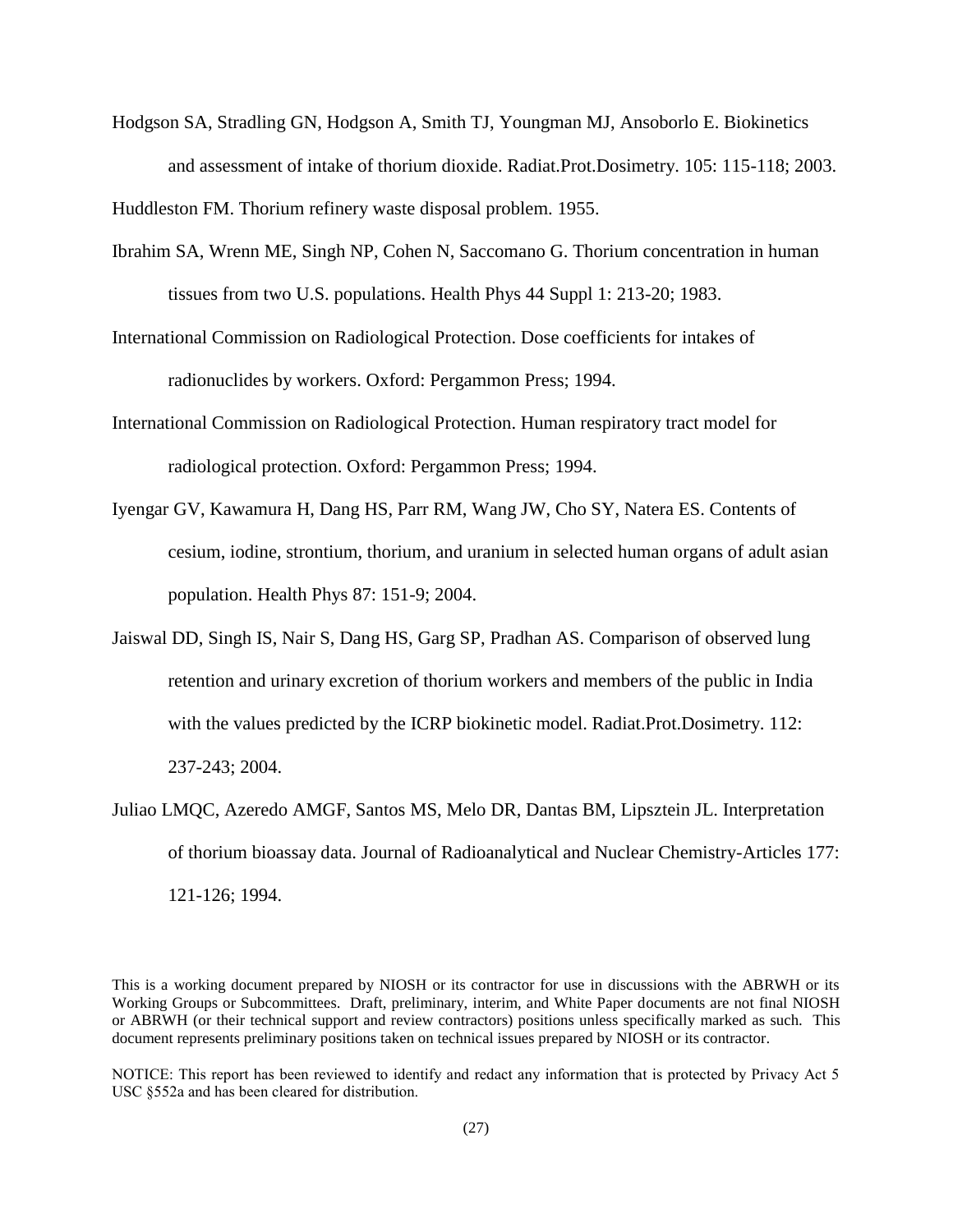<span id="page-27-2"></span>Juliao LQC, Lipsztein JL, Azeredo AMGF, Dantas BM, Dacunha KMAD. Thorium workers bioassay data. Radiation Protection Dosimetry 53: 285-288; 1994.

<span id="page-27-0"></span>King WC. Mound Site radionuclides by location. MD-22153; MD-22153; 2000.

- <span id="page-27-7"></span>Kirby HW, Brodbeck RM. Determination of radium-226, actinium-227, and thorium-228 in human urine. MLM-1003; MLM-1003; 1954.
- <span id="page-27-8"></span>LaBone T. Validation of DCAL annual dose coefficients. Cincinnati, OH: Oak Ridge Associated Universities Team; ORAUT-OTIB-0028; ORAUT-OTIB-0028; 2008.
- <span id="page-27-4"></span>Leggett RW. Basis and implications of the ICRP's new biokinetic model for thorium. International Commission on Radiological Protection. Health Phys 73: 587-600; 1997.
- <span id="page-27-5"></span>Lipsztein JL, da Cunha KM, Azeredo AM, Juliao L, Santos M, Melo DR, Simoes Filho FF. Exposure of workers in mineral processing industries in Brazil. J.Environ.Radioact. 54: 189-199; 2001.
- <span id="page-27-1"></span>Lowery RR. Radiation hazards encountered in arc melting thorium. Albany, OR: United States Department of the Interior, Bureau of Mines; 1960.

<span id="page-27-3"></span>Mausner LF. Inhalation exposures at a thorium refinery. Health Phys 42: 231-236; 1982.

<span id="page-27-10"></span>McCarthy EC. BTS from Middlesex (MLM-CF-55-1-41). 1955.

<span id="page-27-6"></span>McCarthy EC. Untitled letter. 1955.

<span id="page-27-9"></span>Merwin SE, Stewart DN, Smith MH, Potter KD, Hinnefeld SL. Implications of claimant-

favorable approaches used in dose and probability of causation calculations under

EEOICPA. Health Phys 95: 148-59; 2008.

This is a working document prepared by NIOSH or its contractor for use in discussions with the ABRWH or its Working Groups or Subcommittees. Draft, preliminary, interim, and White Paper documents are not final NIOSH or ABRWH (or their technical support and review contractors) positions unless specifically marked as such. This document represents preliminary positions taken on technical issues prepared by NIOSH or its contractor.

NOTICE: This report has been reviewed to identify and redact any information that is protected by Privacy Act 5 USC §552a and has been cleared for distribution.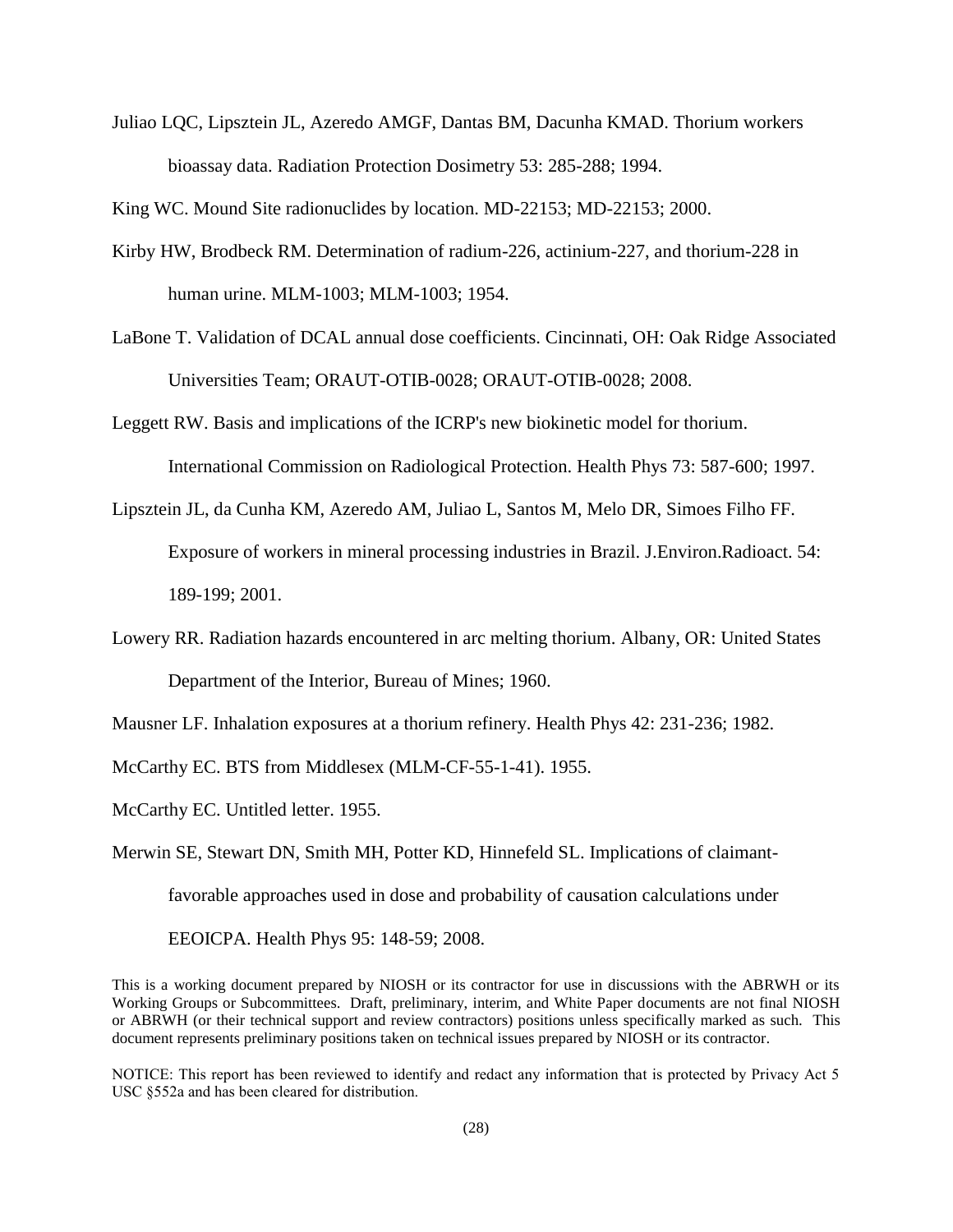- <span id="page-28-10"></span><span id="page-28-9"></span><span id="page-28-8"></span><span id="page-28-0"></span>Meyer HE. Quarterly health physics report through June 30, 1955. MLM-MU-55-67-0001; MLM-MU-55-67-0001; 1955.
- <span id="page-28-12"></span><span id="page-28-1"></span>Meyer HE. Quarterly health physics report through March 31, 1955. MLM-1044; MLM-1044; 1955.
- <span id="page-28-11"></span><span id="page-28-2"></span>Meyer HE. Quarterly health physics report through September 30, 1955. MLM-MU-55-70-0001; MLM-MU-55-70-0001; 1955.
- <span id="page-28-13"></span><span id="page-28-3"></span>Meyer HE. Quarterly health physics report through December 31, 1955. MLM-56-2-7; MLM-56-2-7; 1956.
- <span id="page-28-14"></span><span id="page-28-4"></span>Meyer HE. Quarterly health physics report through June 30, 1956. MLM-MU-56-67-0001; MLM-MU-56-67-0001; 1956.
- Meyer HE. Quarterly health physics report through March 31, 1956. MLM-MU-56-64-0001; MLM-MU-56-64-0001; 1956.
- Meyer HE. Quarterly health physics report through September 30, 1956. MLM-CF-56-10-56;

MLM-CF-56-10-56; 1956.

<span id="page-28-5"></span>Meyer HE. History of Health Physics for 1956. 1957.

<span id="page-28-6"></span>Meyer HE. Quarterly health physics report through December 31, 1956. MLM-MU-57-61-

00002; MLM-MU-57-61-00002; 1957.

<span id="page-28-7"></span>Meyer HE. Quarterly health physics report through June 30, 1958. MLM-MU-58-68-0001;

MLM-MU-58-68-0001; 1958.

This is a working document prepared by NIOSH or its contractor for use in discussions with the ABRWH or its Working Groups or Subcommittees. Draft, preliminary, interim, and White Paper documents are not final NIOSH or ABRWH (or their technical support and review contractors) positions unless specifically marked as such. This document represents preliminary positions taken on technical issues prepared by NIOSH or its contractor.

NOTICE: This report has been reviewed to identify and redact any information that is protected by Privacy Act 5 USC §552a and has been cleared for distribution.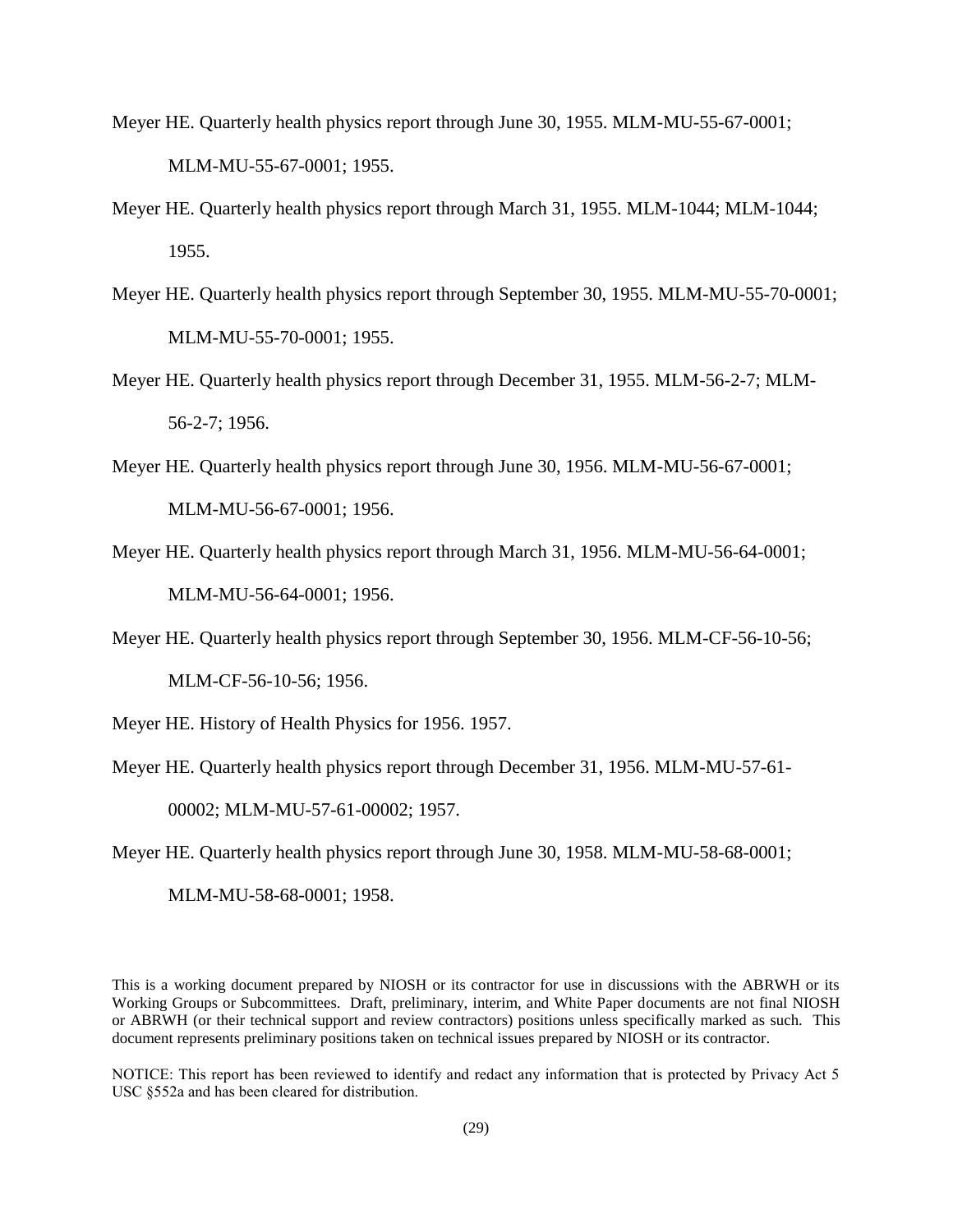- <span id="page-29-6"></span>Meyer HE. Quarterly health physics report through September 30, 1958. MLM-MU-58-70-0001; MLM-MU-58-70-0001; 1958.
- <span id="page-29-7"></span>Meyer HE. Quarterly health physics report through June 30, 1959. MLM-MU-59-28-0018; MLM-MU-59-28-0018; 1959.
- <span id="page-29-9"></span>Meyer HE. Quarterly health physics report through June 30, 1960. MLM-CF-60-9-116; MLM-CF-60-9-116; 1960.
- <span id="page-29-8"></span>Meyer HE. Quarterly health physics report through March 31, 1960. MLM-CF-60-6-31; MLM-CF-60-6-31; 1960.
- <span id="page-29-10"></span>Meyer HE. Quarterly health physics report through September 30, 1960. MLM-CF-61-3-191; MLM-CF-61-3-191; 1961.
- <span id="page-29-2"></span>Meyer HE. Thorium-232 program: Mound facility. 1979.
- <span id="page-29-4"></span>Meyer HE. Thorium-232 program: Mound facility. 1979.
- <span id="page-29-11"></span>Meyer HE. History of Mound bioassay programs. 1992.
- <span id="page-29-3"></span>Millard J. Mound Site - Occupational Internal Dosimetry. Oak Ridge Associated Uiversities

Team; ORAUT-TKBS-0016-5; ORAUT-TKBS-0016-5; 2010.

<span id="page-29-1"></span>MJW Corporation Inc. Pre-1989 dose assessment project phase II final report non-SUD version. 2002.

<span id="page-29-5"></span>Nuclear Metals Inc. Thorium-bearing scrap for Mound Laboratory. 1955.

<span id="page-29-0"></span>Picer M, Strohal P. Determination of thorium and uranium in biological materials.

Anal.Chim.Acta 40: 131-136; 1968.

This is a working document prepared by NIOSH or its contractor for use in discussions with the ABRWH or its Working Groups or Subcommittees. Draft, preliminary, interim, and White Paper documents are not final NIOSH or ABRWH (or their technical support and review contractors) positions unless specifically marked as such. This document represents preliminary positions taken on technical issues prepared by NIOSH or its contractor.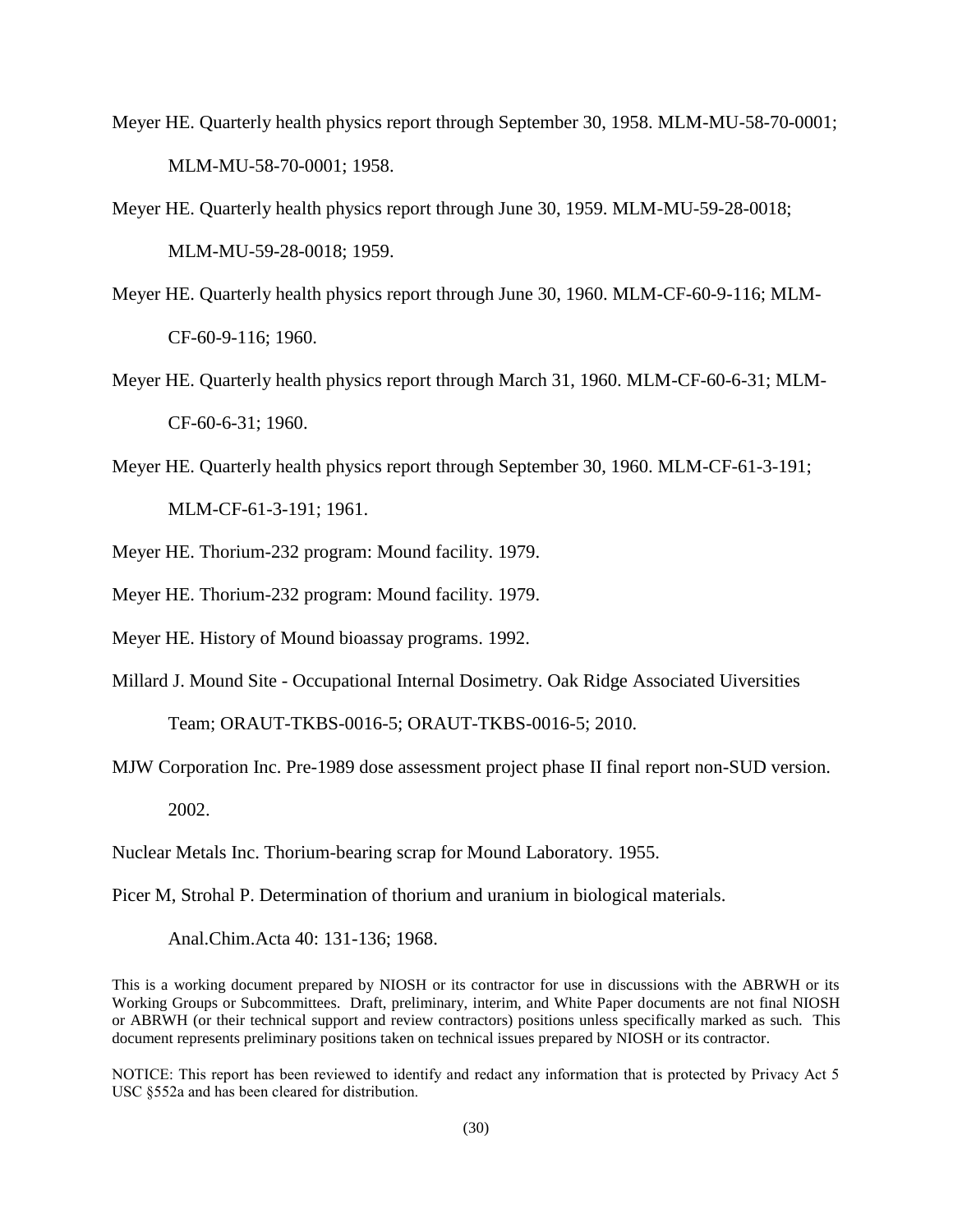- <span id="page-30-4"></span>Polednak AP, Stehney AF, Lucas HF. Mortality among male workers at a thorium-processing plant. Health Phys 44: 239-251; 1983.
- <span id="page-30-5"></span>International Commission on Radiological Protection. Age-dependent dose to members of the public from intakes of radionuclides: part 3 ingestion dose coefficients. Oxford: Pergammon Press; 1995.
- <span id="page-30-0"></span>International Commission on Radiological Protection. Age-dependent dose to members of the public from intakes of radionuclides: part 4 inhalation dose coefficients. Oxford: Pergammon Press; 1995.
- <span id="page-30-7"></span>Scott DL. Transfer of thorium sludge. 1955.
- <span id="page-30-8"></span>Scott DL. Untitled letter. 1955.
- <span id="page-30-9"></span>Sheehan WE. On-site soil survey for thorium. 1971.

<span id="page-30-6"></span>Siebert SR. Internal dosimetry organ, external dosimetry organ, and IREP model selection by ICD-9 code. Oak Ridge Associated Uiversities Team; ORAUT-OTIB-0005; ORAUT-OTIB-0005; 2011.

<span id="page-30-2"></span>Singh NP. The role of thorium in endomyocardial fibrosis. Hum Exp Toxicol 9: 79-82; 1990.

<span id="page-30-1"></span>Singh NP, Bennett DD, Wrenn ME, Saccomanno G. Concentrations of alpha-emitting isotopes

of U and Th in uranium miners' and millers' tissues. Health Phys 53: 261-5; 1987.

<span id="page-30-3"></span>Stehney AF. Organ distribution of thorium in thorium workers: good agreement with new models of the International Commission on Radiological Protection. Radiat Res 152: S110-4; 1999.

This is a working document prepared by NIOSH or its contractor for use in discussions with the ABRWH or its Working Groups or Subcommittees. Draft, preliminary, interim, and White Paper documents are not final NIOSH or ABRWH (or their technical support and review contractors) positions unless specifically marked as such. This document represents preliminary positions taken on technical issues prepared by NIOSH or its contractor.

NOTICE: This report has been reviewed to identify and redact any information that is protected by Privacy Act 5 USC §552a and has been cleared for distribution.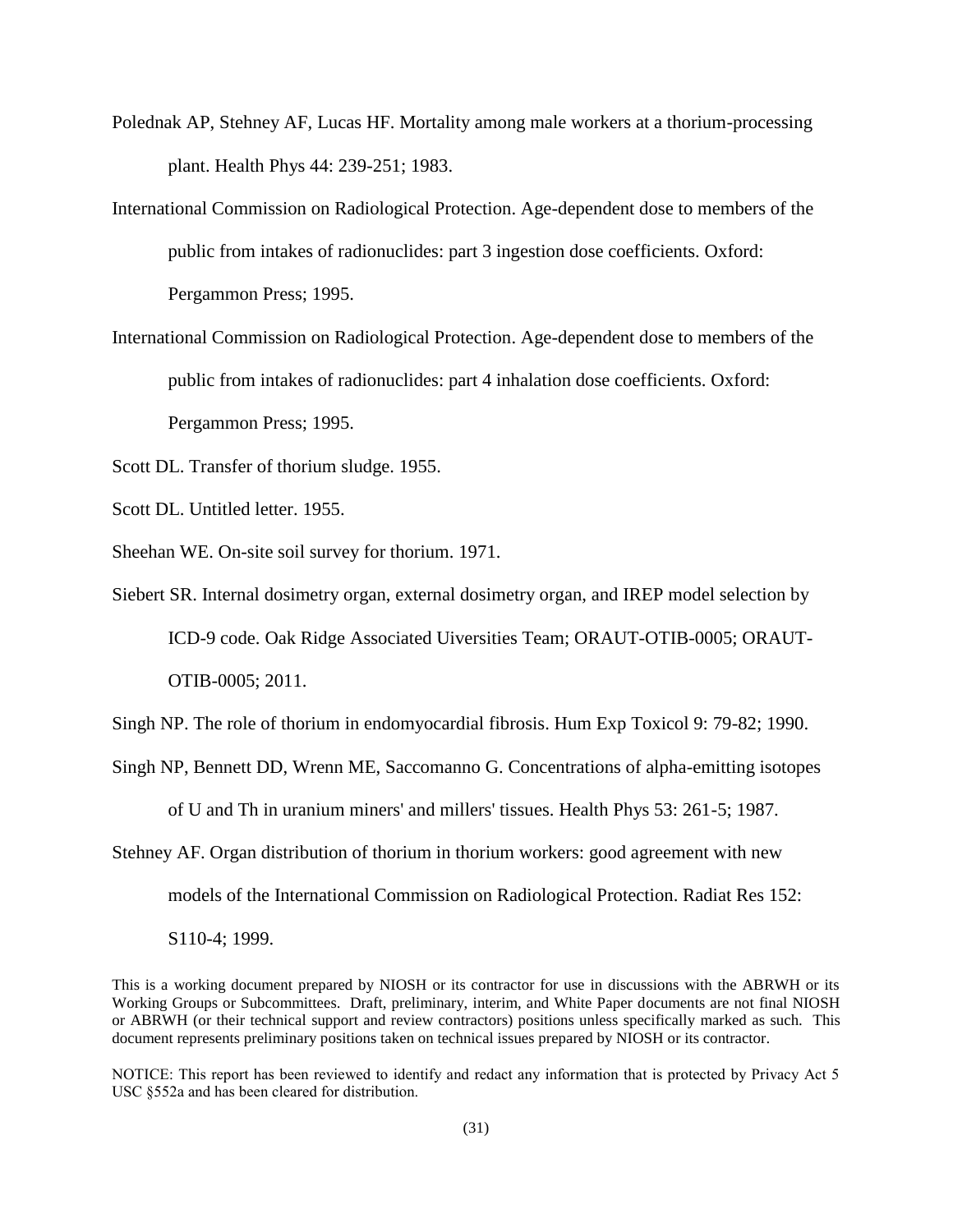<span id="page-31-5"></span>Stehney AF, Lucas HF. Thorium isotopes in autopsy samples from thorium workers. Health Phys 78: 8-14; 2000.

<span id="page-31-6"></span>Stehney AF, Polednak AP, Rundo J, Brues AM, Lucas HFJ, Patten BC, Rowland RE. Health status and body radioactivity of former thorium workers. NUREG/CR-1420; ANL-80-37; Other: ON: TI86002774 United StatesOther: ON: TI86002774Wed Feb 06 15:43:49 EST 2008NTIS, PC A04/MF A01 - GPO.ERA-11-002166; EDB-85-181260English; NUREG/CR-1420; ANL-80-37; Other: ON: TI86002774 United StatesOther: ON: TI86002774Wed Feb 06 15:43:49 EST 2008NTIS, PC A04/MF A01 - GPO.ERA-11- 002166; EDB-85-181260English; 1980.

- <span id="page-31-4"></span>Stradling N, Phipps A, Hodgson A. Dosimetric models for thorium and practical problems in assessing intakes. Radiat.Prot.Dosimetry. 97: 89-94; 2001.
- <span id="page-31-7"></span>Tandon SK, Gaur JS, Behari J, Mathur AK, Singh GB. Effect of monazite on body organs of rats. Env. Res. 13: 347-357; 1977.

<span id="page-31-1"></span>Timma DL. Re: Preliminary survey of current status of work on thorium in the A.E.C. 1954.

- <span id="page-31-3"></span>Twitty BL, Boback MW. Rapid determination of thorium in urine by thermal neutron activation analysis. Anal.Chim.Acta 49: 19-24; 1970.
- <span id="page-31-2"></span>Ulsh BA, Rich BL, Chew MH, Morris RL, Sharfi M, Rolfes MR. Establishing bounding internal dose estimates for thorium activities at Rocky Flats. Health Phys 95: 81-8; 2008.

<span id="page-31-0"></span>Vollmer J. Mound Site - Site Description. Oak Ridge Associated Universities Team; ORAUT-

TKBS-0016-2; ORAUT-TKBS-0016-2; 2009.

This is a working document prepared by NIOSH or its contractor for use in discussions with the ABRWH or its Working Groups or Subcommittees. Draft, preliminary, interim, and White Paper documents are not final NIOSH or ABRWH (or their technical support and review contractors) positions unless specifically marked as such. This document represents preliminary positions taken on technical issues prepared by NIOSH or its contractor.

NOTICE: This report has been reviewed to identify and redact any information that is protected by Privacy Act 5 USC §552a and has been cleared for distribution.